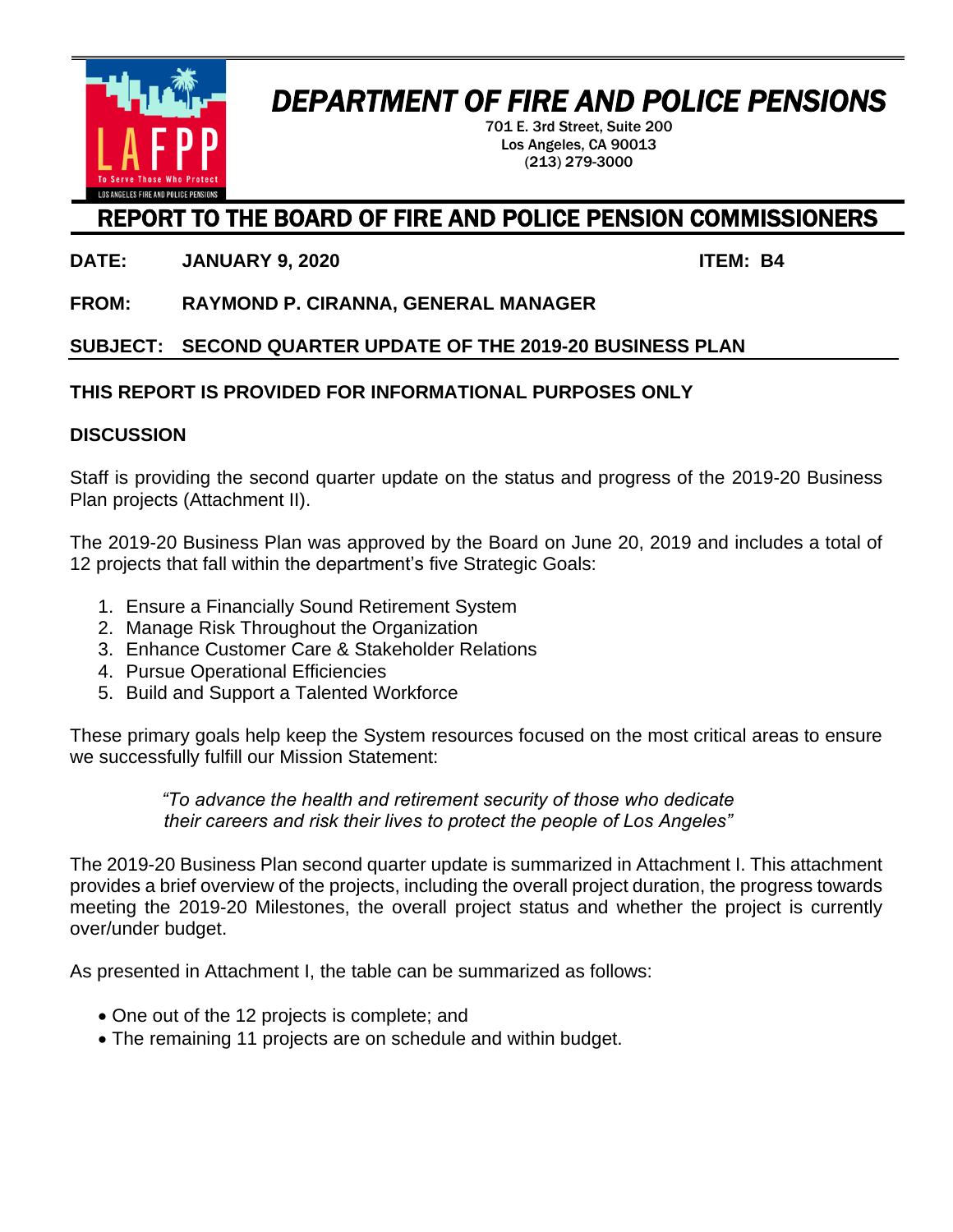#### **COMPLETED PROJECT**

#### Project No. 4 – Contractor Disclosure Review Process Enhancements

The Contractor Disclosure Review Process Enhancements project has been completed on time. The Internal Audit Section researched and identified various potential external data resources that could be used to cross-reference against self-reported data from the contractor disclosure reports. The Los Angeles City Ethics Commission administers state and city ethics laws and maintains a public portal for legally mandated reporting on campaign financing, government ethics, lobbying and contracts. Internal Audit Section staff reviewed the portal's available data, its accessibility, developed review procedures, and formalized written procedures.

#### **ONGOING PROJECTS**

#### Project No. 1 – Emerging Manager Program and Policy Review

RVK presented an overview of the existing program last summer and two searches are currently in process. Investment staff will present a close-out report for the Board by March 31, 2020.

#### Project No. 2 – Actuarial Assumption Research

The Board's actuary, Segal Consulting, presented to the Board on November 21, 2019, updates in the public pension actuarial practice including trends in actuarial assumptions, changes in the actuarial standards of practice and developments in pension funding policy. Staff will engage Segal to complete the next experience study for the Plan by June 30, 2020.

#### Project No. 3 – Investment Benchmarking

This project is meant to provide a comprehensive review of LAFPP portfolio investment performance, risk and costs as compared to a peer group of funds. This project is currently on track and within budget to have a draft report completed and reviewed by March 31, 2020.

#### Project No. 5 – Direct Deposit Transition

Since initiating this project, over 18% of members receiving physical checks are now enrolled into direct deposit. A second round of letters were mailed to those who have not responded to the initial mailing in September.

#### Project No. 6 – Focused Communications

The Communications & Education Section conducted a survey to staff and members in September 2019 to identify topics most inquired by members. Based on the results, staff prioritized the list of frequently asked questions and topics and has created two drafts of focused communications on disability pensions and dissolution of marriage.

#### Project No. 7 – PARIS (Pension and Retirement Information System) Implementation

The monthly Pension Roll processing has stabilized in the last couple months compared to when the system was implemented in January 2019. The Project Team's current focus is on testing and validating the data produced by the IRS Form 1099 processing, in order to meet the January 31, 2020 deadline. Thereafter, the Team will refocus on implementing Phase 4B (delivery, testing and implementation of additional system functionality for DocuShare and Workflow integration) by the June 30, 2020 Milestone date.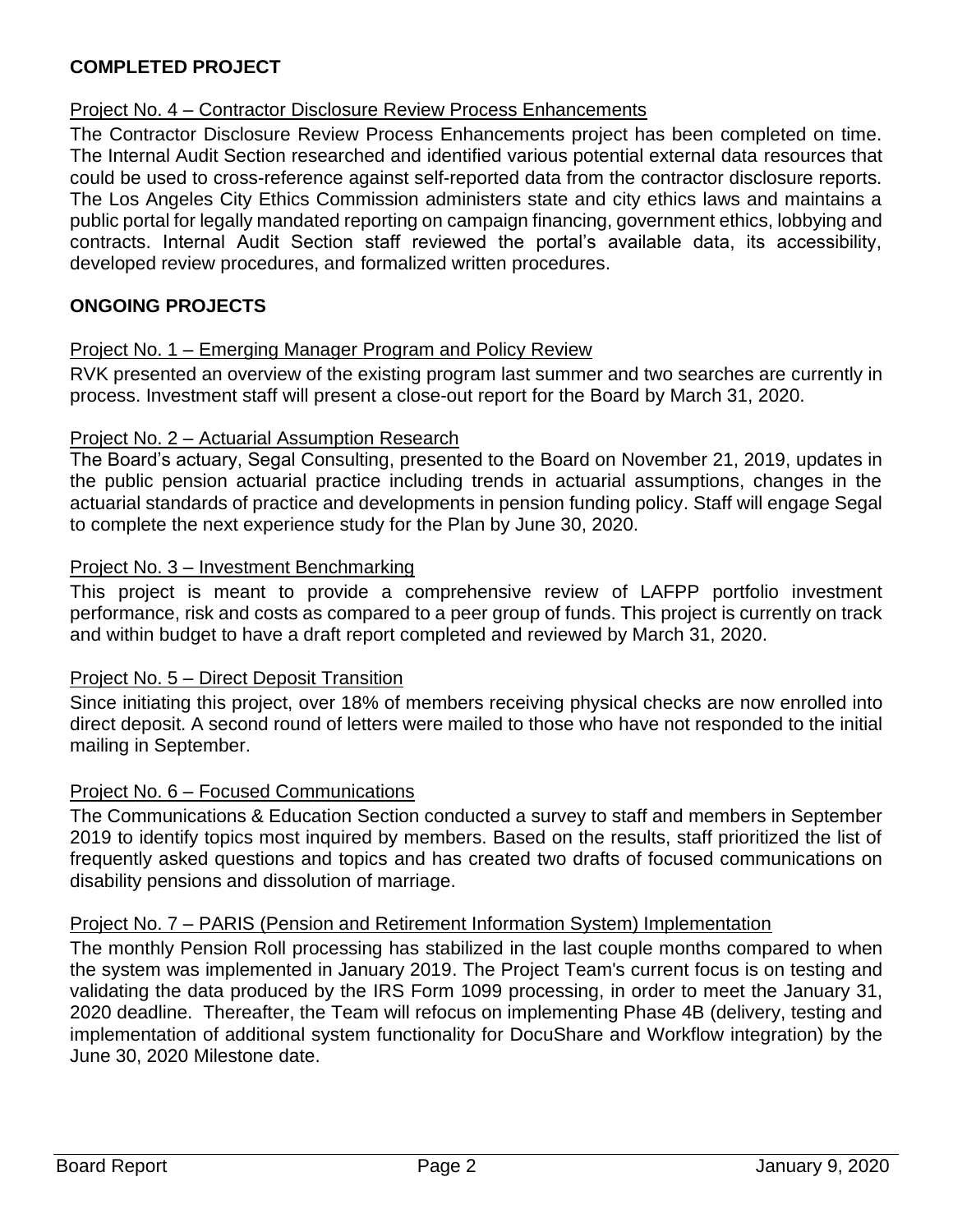#### Project No. 8 - Implementation of New Accounting Software

Accounting conducted a survey to identify software currently in use among public pension organizations. Systems will assist Accounting in obtaining trials/demos of three preferred software applications in order to implement the software by the June 30, 2020 Milestone date.

#### Project No. 9 – Department-wide Business Process Improvements

LAFPP recently implemented an interactive voice response (IVR) phone system, otherwise known as a phone tree. This low-cost process improvement allows members to reach their desired pension section directly to obtain more immediate access to a knowledgeable representative while also providing the option of leaving voice messages for various sections during non-business hours. Staff continues to research and identify opportunities for efficiencies based on insights gained from the pension administration benchmarking results.

#### Project No. 10 – Pensions Division Business Process Reengineering

A questionnaire was sent to Medical & Dental Benefits (MDB) Section staff to help identify problem processes and solicit ideas for improvements. MDB Section processes will be reviewed and MDB Section desk manuals will be completed by March 31, 2020.

#### Project No. 11 – Investment Staff Duties Rotation and Development of Junior Staff

The Investments Division continues its efforts to develop junior and senior staff through rotation of duties, cross-training, and educational opportunities. This project is currently on track and within budget for final implementation of staff rotation by June 30, 2020.

#### Project No. 12 – Workforce Succession Planning

Two pairs for cross-training have been selected for the pilot program. All four members of the pilot program (two trainees and two trainers) have received orientation and the cross-training sessions have begun. Mid-program evaluations are scheduled for January 22, 2020.

#### **BUDGET**

No additional funding is requested at this time.

#### **POLICY**

No policy changes recommended.

This report was prepared by:

Esther Chang, Senior Management Analyst I Administrative Services Section

RPC:WSR:MTS:DP:EC:EH

Attachments: I. 2019-20 Business Plan Dashboard - Second Quarter Update II. 2019-20 Revised LAFPP Business Plan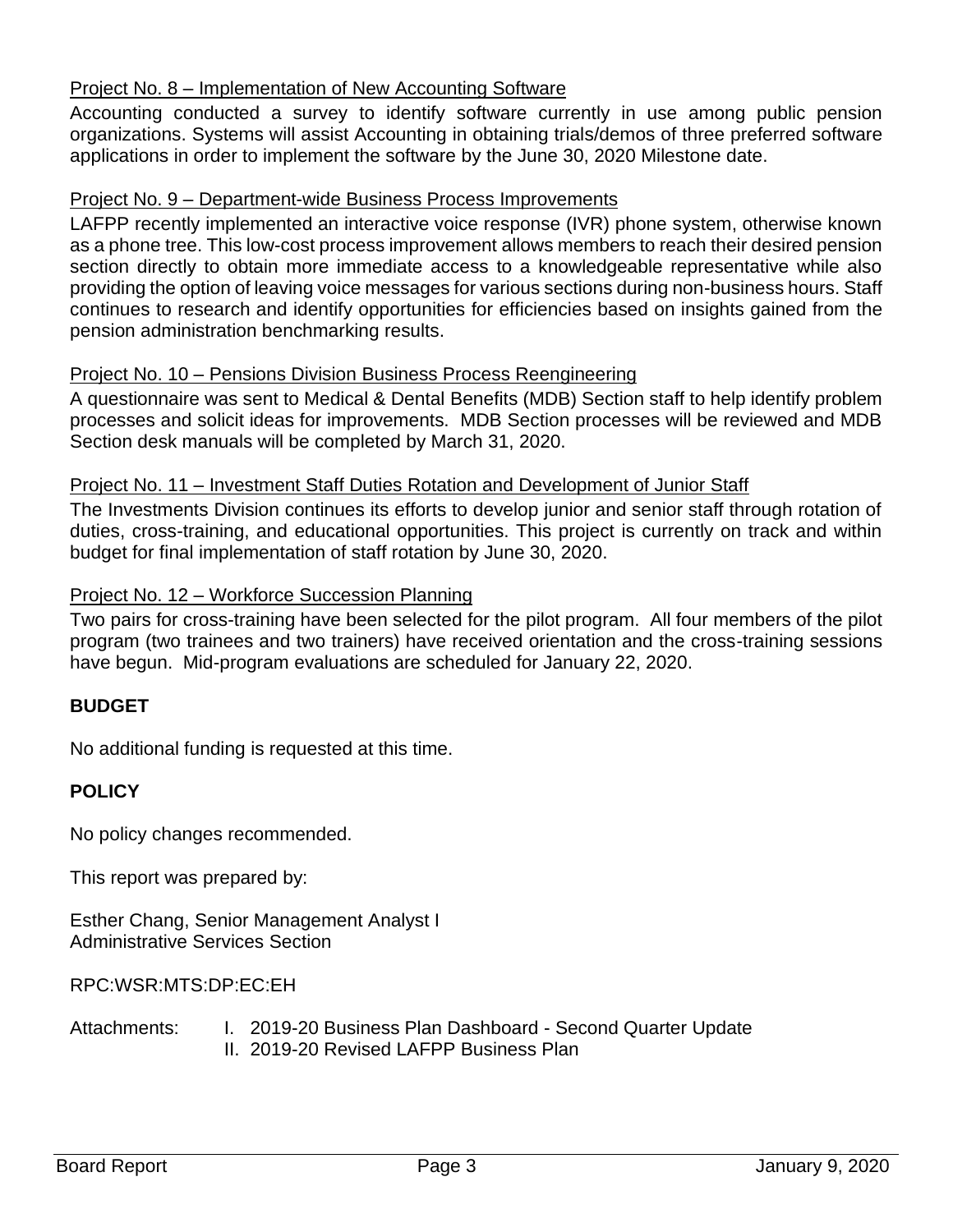#### **DEPARTMENT OF FIRE AND POLICE PENSIONS 2019-20 BUSINESS PLAN DASHBOARD SECOND QUARTER UPDATE (AS OF DECEMBER 31, 2019)**

| <b>PROJECT TITLE</b>                                                                           |                                                                                     | <b>Overall Project</b><br><b>Duration</b>           | 2019-20<br><b>Milestone</b><br><b>Dates</b>              | <b>Overall</b><br>Project<br><b>Schedule</b> | 2019-20<br>Project<br><b>Budget</b> |
|------------------------------------------------------------------------------------------------|-------------------------------------------------------------------------------------|-----------------------------------------------------|----------------------------------------------------------|----------------------------------------------|-------------------------------------|
|                                                                                                | <b>Goal 1 - Ensure a Financially Sound Retirement System</b>                        |                                                     |                                                          |                                              |                                     |
|                                                                                                | 1. NEW - Emerging Manager Program<br>and Policy Review                              | 2019-20                                             |                                                          |                                              |                                     |
|                                                                                                | 2. NEW - Actuarial Assumption<br><b>Research</b>                                    | 2019-20                                             |                                                          |                                              |                                     |
| 3.                                                                                             | <b>NEW - Investment Benchmarking</b>                                                | 2019-20                                             |                                                          |                                              |                                     |
|                                                                                                |                                                                                     |                                                     | <b>Goal 2 - Manage Risk Throughout the Organization</b>  |                                              |                                     |
|                                                                                                | 4. NEW - Contractor Disclosure Review<br><b>Process Enhancements</b>                | 2019-20                                             |                                                          |                                              |                                     |
|                                                                                                |                                                                                     |                                                     | Goal 3 - Enhance Customer Care and Stakeholder Relations |                                              |                                     |
| 5.                                                                                             | <b>NEW - Direct Deposit Transition<sup>1</sup></b>                                  | 2019-20                                             |                                                          |                                              |                                     |
| 6.                                                                                             | <b>NEW - Focused Communications</b>                                                 | 2019-20                                             |                                                          |                                              |                                     |
|                                                                                                | 7. PARIS (Pension and Retirement<br>Information System) Implementation <sup>2</sup> | 2015-16<br>2016-17<br>2017-18<br>2018-19<br>2019-20 |                                                          |                                              |                                     |
|                                                                                                |                                                                                     | <b>Goal 4 - Pursue Operational Efficiencies</b>     |                                                          |                                              |                                     |
|                                                                                                | 8. Implementation of New Accounting<br><b>Software</b>                              | 2019-20                                             |                                                          |                                              |                                     |
|                                                                                                | 9. NEW - Department-wide Business<br><b>Process Improvements</b>                    | 2019-20<br>2020-21                                  |                                                          |                                              |                                     |
|                                                                                                | 10. NEW - Pensions Division Business<br>Process Reengineering <sup>3</sup>          | 2019-20<br>2020-21                                  |                                                          |                                              |                                     |
|                                                                                                |                                                                                     |                                                     | <b>Goal 5 - Build and Support a Talented Workforce</b>   |                                              |                                     |
| 11. NEW - Investment Staff Duties<br><b>Rotation and Development of Junior</b><br><b>Staff</b> |                                                                                     | 2019-20                                             |                                                          |                                              |                                     |
|                                                                                                | 12. NEW - Workforce Succession Planning                                             | 2019-20                                             |                                                          |                                              |                                     |
|                                                                                                | Legend:                                                                             | On schedule or on budget                            |                                                          |                                              |                                     |
|                                                                                                |                                                                                     |                                                     | At risk of falling behind schedule or going over budget  |                                              |                                     |
|                                                                                                |                                                                                     | Behind schedule/over budget                         |                                                          |                                              |                                     |
|                                                                                                |                                                                                     | Project completed                                   |                                                          |                                              |                                     |

During the 1<sup>st</sup> Quarter Update of the 2019-20 Business Plan on October 17, 2019, the Board authorized the following revisions:

<sup>&</sup>lt;sup>1</sup> Project History amended to reflect advice provided by the City Attorney. September 30, 2019 milestone narrative amended to reflect available means of communication.

<sup>&</sup>lt;sup>2</sup> December 31, 2019 milestone extended to June 30, 2020, due to the number and complexity of functionality issues pending prior to Phase 4B.

<sup>3</sup> Project extended through 2020-21, due to modified scope of work for 2019-20.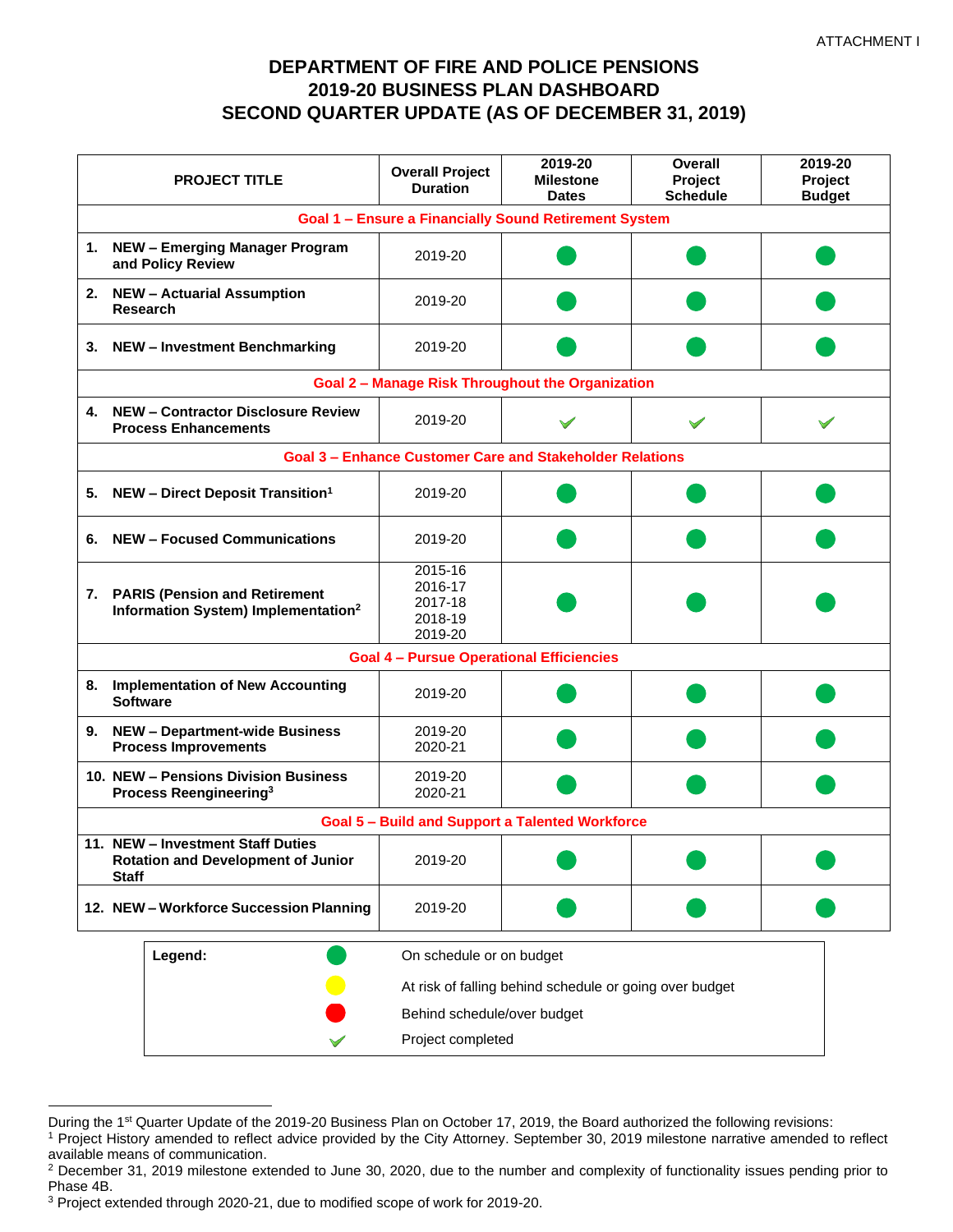ATTACHMENT II

# LAFPP LOS ANGELES FIRE AND POLICE PENSIONS



# **2019-20 BUSINESS PLAN**

**AS ADOPTED BY THE BOARD: JUNE 20, 2019 REVISED: OCTOBER 17, 2019**

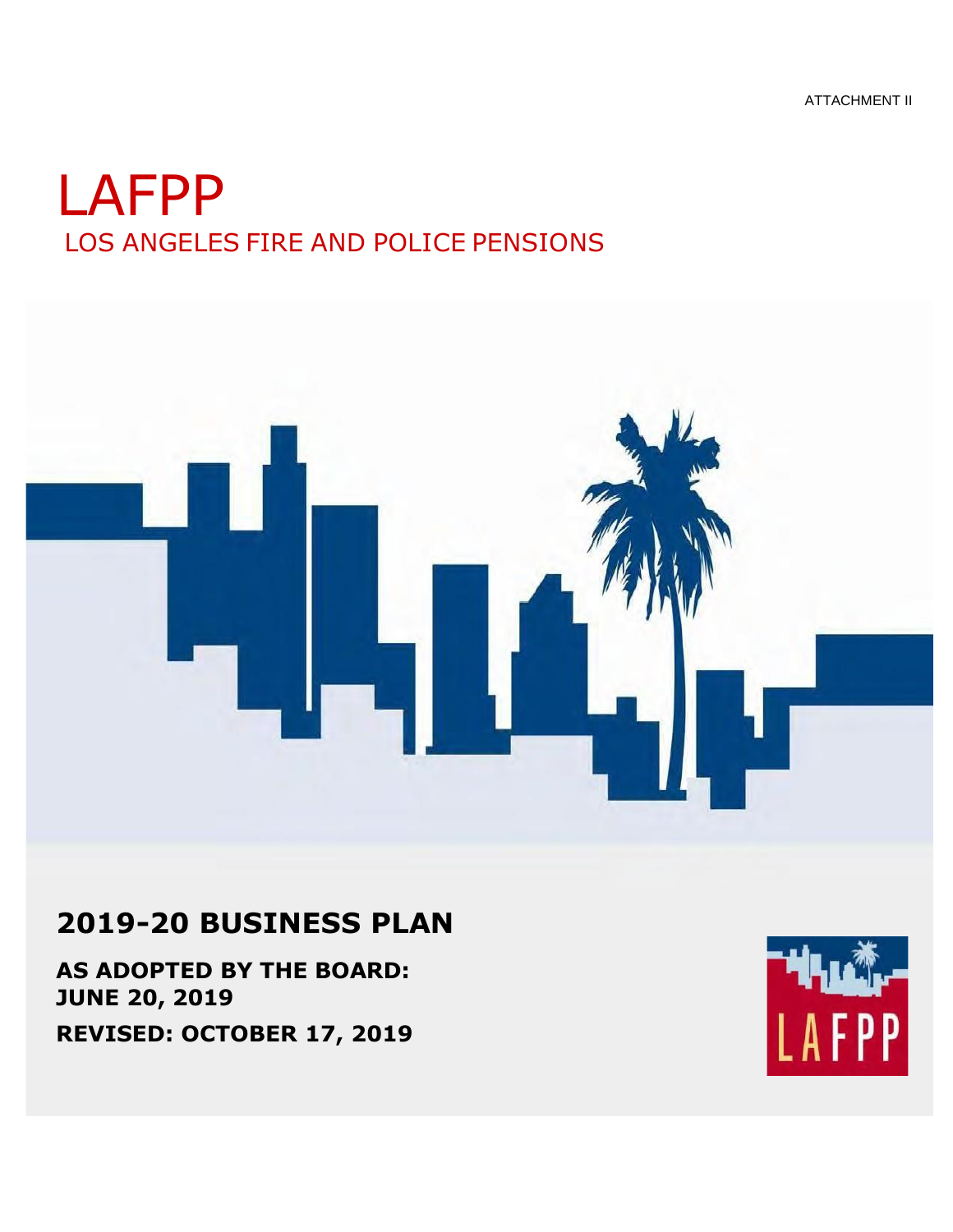### **2019-20 FINAL BUSINESS PLAN INTRODUCTION**

The 2019-21 Strategic Plan serves as a blueprint to guide LAFPP in the development of the annual 2019-20 Business Plan and includes the Vision, Mission, Values and Strategic Goals for LAFPP. The Strategic Plan was approved by the Board on February 1, 2018, reaffirming its commitment to the LAFPP Vision Statement:

*To be a leader and innovator in the public pension industry through an uncompromising dedication to excellence, customer service, transparency, and education*

The 2019-20 Final Business Plan methodically allocates resources to the most critical areas of our operations to successfully accomplish our Mission:

*To advance the health and retirement security of those who dedicate their careers and risk their lives to protect the people of Los Angeles*

Our Business Plan includes twelve projects, including ten new projects; one multi-year project and one deferred project from last year. We believe these twelve projects are the most critical to ensure we continue to meet the Department's five primary Goals:

- 1) Ensure a Financially Sound Retirement System
- 2) Manage Risk Throughout the Organization
- 3) Enhance Customer Care and Stakeholder Relations
- 4) Pursue Operational Efficiencies
- 5) Build and Support a Talented Workforce

In Fiscal Year 2018-19, the Department implemented the new Pension Administration System Project, which has been named "PARIS" (Pensions and Retirement Information System). This marked the culmination of a multi-year effort to transition all member data and payment processing to a new system and required significant resources. While the core system has been implemented, work continues on the last phase of the project, which should be completed by June 30, 2020<sup>1</sup>.

The Department will now shift resources to other areas throughout the organization, as discussed in the following Project details. We believe these Projects will enable the Department to meet our Mission and Strategic Goals as envisioned during the development of the 2019-21 Strategic Plan.

I want to extend my deep appreciation to the Board and staff for the continued support of the Strategic and Business Plans over the years.

Sincerely,

Raymond Ciranna, General Manager

<sup>&</sup>lt;sup>1</sup> Original completion date December 31, 2019 was extended to June 30, 2020 (revised per 1st Quarter Update).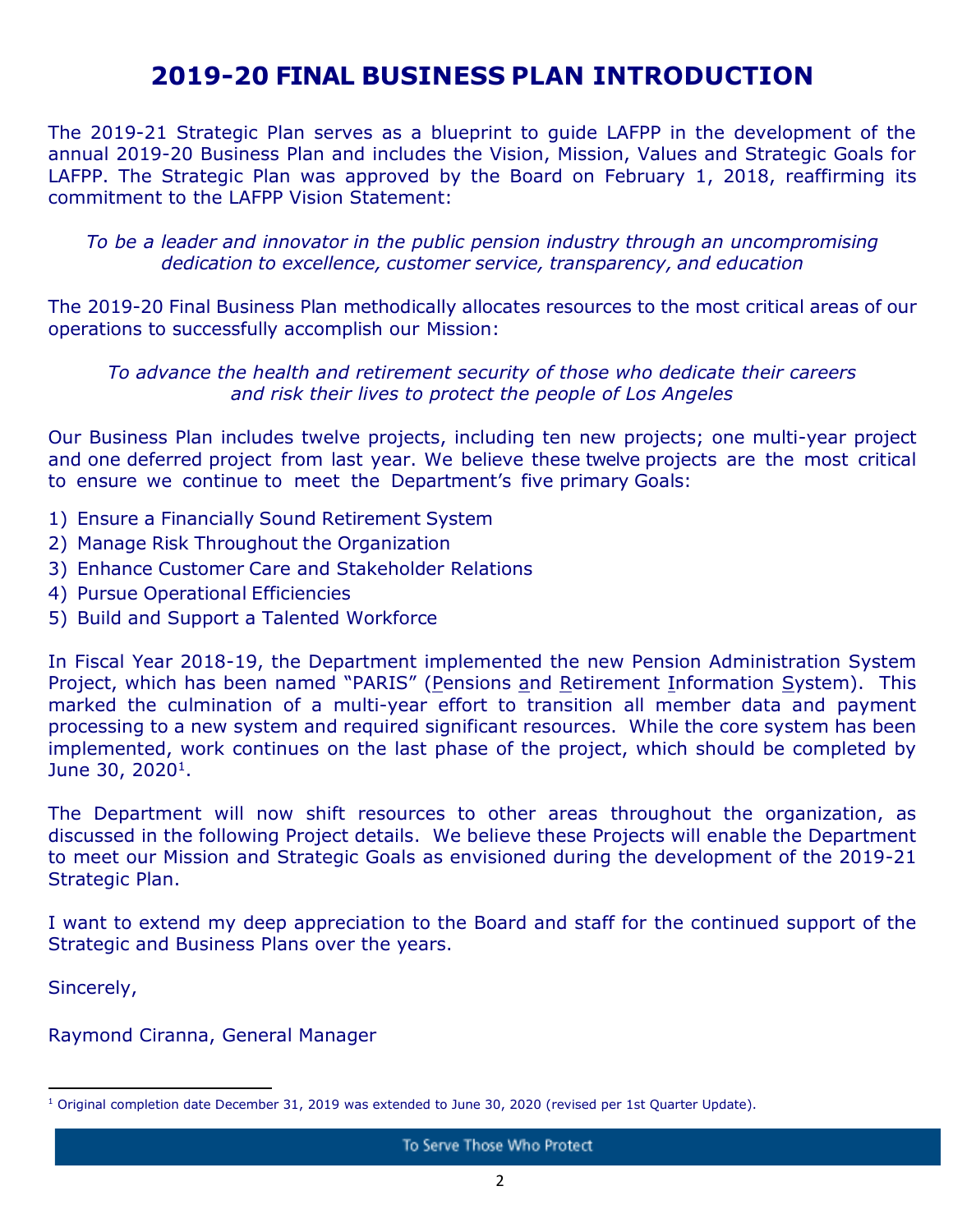# **2019-20 FINAL BUSINESS PLAN PROJECT MATRIX SUMMARY**

| <b>Project Title</b>                                                           | <b>Workload</b><br><b>Level</b>                | <b>Duration</b> | <b>Project Objective</b>                                                                                                                                                                                                              |
|--------------------------------------------------------------------------------|------------------------------------------------|-----------------|---------------------------------------------------------------------------------------------------------------------------------------------------------------------------------------------------------------------------------------|
| (1)<br>(NEW)<br><b>Emerging Manager</b><br>Program and Policy<br><b>Review</b> | Lead:<br>Moderate<br>Participants:<br>Moderate | 2019-20         | research and<br>potential<br>To<br>pursue<br>the<br>emerging<br><i>improvements</i><br>in.<br>manager program.                                                                                                                        |
| (2)<br>(NEW)<br><b>Actuarial Assumption</b><br><b>Research</b>                 | Lead:<br>Low<br>Participants:<br>Low           | 2019-20         | To<br>research and gather actuarial<br>information and trends for the next<br>experience study. The next experience<br>study will cover July 1, 2016 - June 30,<br>2019 and is expected to be presented<br>to the Board in June 2020. |
| (3)<br>(NEW)<br>Investment<br><b>Benchmarking</b>                              | Lead:<br>Moderate<br>Participants:<br>Moderate | 2019-20         | To perform a cost and performance<br>benchmarking analysis of the LAFPP<br>portfolio.                                                                                                                                                 |

| <b>Project Title</b>                                                                                        | <b>Workload</b><br><b>Level</b>           | <b>Duration</b> | <b>Project Objective</b>                                                                                                                                                                     |
|-------------------------------------------------------------------------------------------------------------|-------------------------------------------|-----------------|----------------------------------------------------------------------------------------------------------------------------------------------------------------------------------------------|
| $\left( 4 \right)$<br>(NEW)<br><b>Contractor Disclosure</b><br><b>Review Process</b><br><b>Enhancements</b> | Lead:<br>Low<br>Participants:<br>Moderate |                 | 2019-20   To enhance assurance that investment<br>and procurement decisions are made<br>solely on the merits of the goods or<br>services proposed to be provided by<br>contractors to LAFPP. |

#### **GOAL 3 – Enhance Customer Care and Stakeholder Relations**

| <b>Project Title</b>                             | <b>Workload</b><br><b>Level</b> | <b>Duration</b> | <b>Project Objective</b>                                                                                     |
|--------------------------------------------------|---------------------------------|-----------------|--------------------------------------------------------------------------------------------------------------|
| (5)<br>(NEW)<br><b>Direct Deposit Transition</b> | Lead:<br>Moderate               | 2019-20         | To reduce the usage of physical checks<br>by 50% and have members voluntarily<br>enroll into direct deposit. |
|                                                  | Participants:<br>Moderate       |                 |                                                                                                              |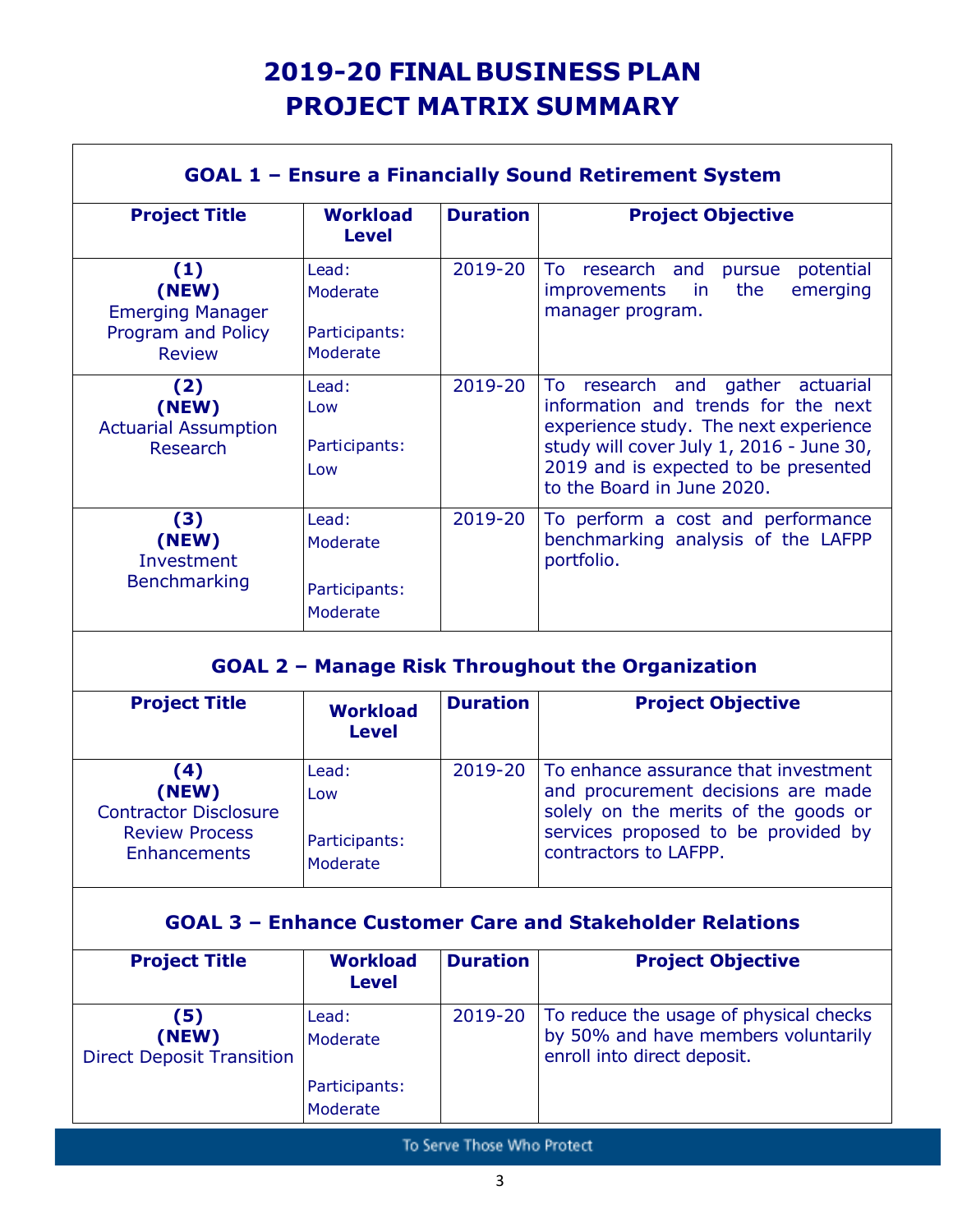# **2019-20 FINAL BUSINESS PLAN PROJECT MATRIX SUMMARY**

٦

|                                                                                      |                                                |                                                     | <b>GOAL 3 - Enhance Customer Care and Stakeholder Relations</b>                                                                                                                                                                            |  |
|--------------------------------------------------------------------------------------|------------------------------------------------|-----------------------------------------------------|--------------------------------------------------------------------------------------------------------------------------------------------------------------------------------------------------------------------------------------------|--|
| <b>Project Title</b>                                                                 | <b>Workload</b>                                | <b>Duration</b>                                     | <b>Project Objective</b>                                                                                                                                                                                                                   |  |
|                                                                                      | <b>Level</b>                                   |                                                     |                                                                                                                                                                                                                                            |  |
| (6)<br>(NEW)<br><b>Focused Communications</b>                                        | Lead:<br>Moderate<br>Participants:<br>Moderate | 2019-20                                             | focused<br>benefit<br>To<br>create<br>communications on individual topics<br>that will address frequently<br>asked<br>reduce<br>member<br>questions<br>and<br>inquiries.                                                                   |  |
| (7)<br>PARIS (Pension and<br><b>Retirement Information</b><br>System) Implementation | Lead:<br>High<br>Participants:<br><b>High</b>  | 2015-16<br>2016-17<br>2017-18<br>2018-19<br>2019-20 | To design and implement a<br>new<br>Pension Administration System that<br>result<br>in.<br>will<br>improved<br>overall<br>efficiency in the department's business<br>continued<br>operations and<br>superior<br>service to our membership. |  |
| <b>GOAL 4 - Pursue Operational Efficiencies</b>                                      |                                                |                                                     |                                                                                                                                                                                                                                            |  |
| <b>Project Title</b>                                                                 | <b>Workload</b>                                |                                                     |                                                                                                                                                                                                                                            |  |
|                                                                                      | <b>Level</b>                                   | <b>Duration</b>                                     | <b>Project Objective</b>                                                                                                                                                                                                                   |  |
| (8)<br><b>Implementation of New</b><br><b>Accounting Software</b>                    | Lead:<br>Moderate<br>Participants:<br>Moderate | 2019-20                                             | To replace the current accounting<br>software<br>financial<br>and<br>improve<br>reporting.                                                                                                                                                 |  |
| (9)<br>(NEW)<br>Department-wide<br><b>Business Process</b><br>Improvements           | Lead:<br>Moderate<br>Participants:<br>Moderate | 2019-20<br>2020-21                                  | To identify and implement operational<br>best practices based on insights gained<br>from<br>pension<br>administration<br>benchmarking process and results for<br>the period ending June 30, 2018.                                          |  |

 $\Gamma$ 

<sup>&</sup>lt;sup>2</sup> Project extended through FY 2020-21 (revised per  $1<sup>st</sup>$  Quarter Update).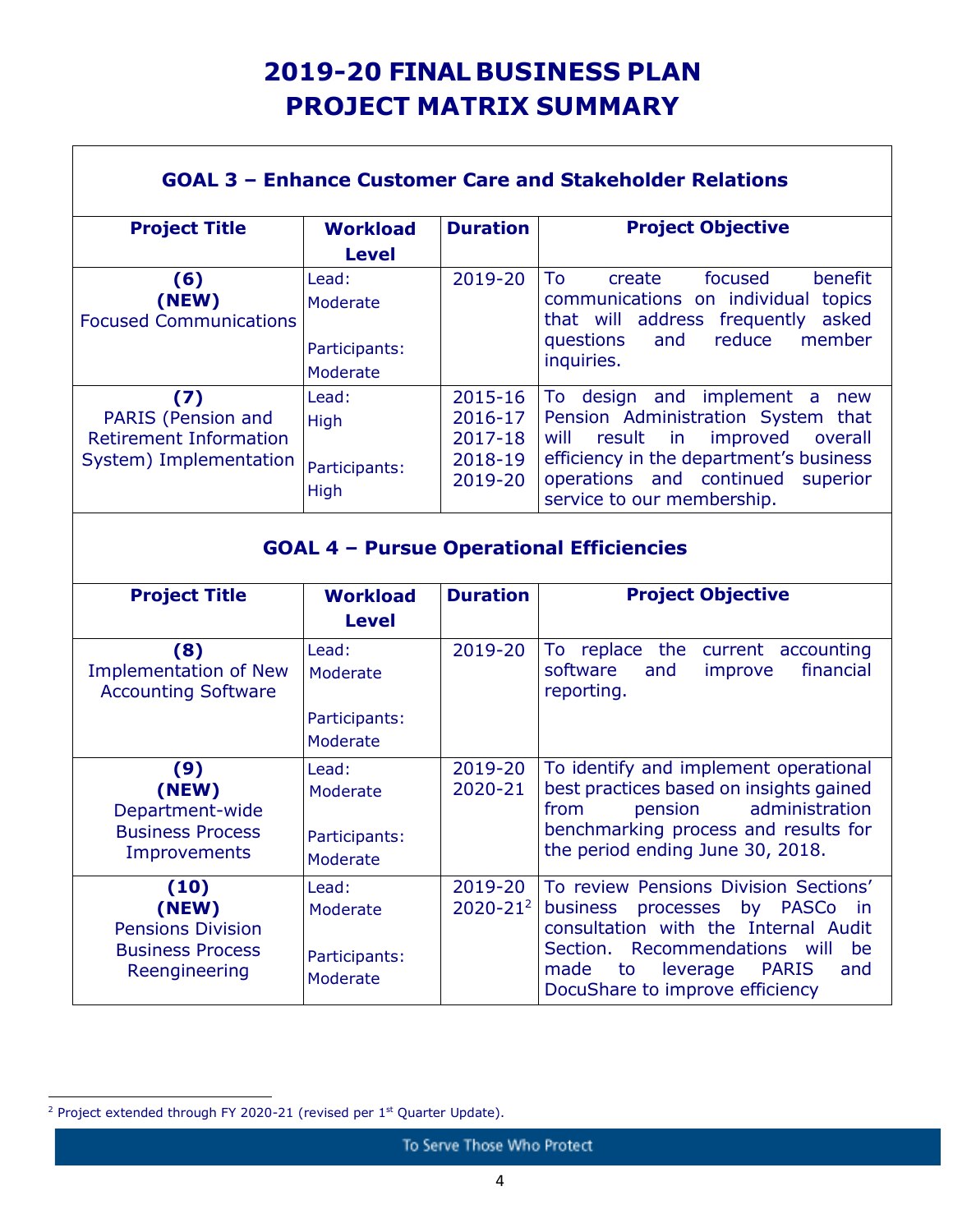# **2019-20 FINAL BUSINESS PLAN PROJECT MATRIX SUMMARY**

┑

| <b>GOAL 5 - Build and Support a Talented Workforce</b>                                                          |                                        |                 |                                                                                                                                                                         |  |
|-----------------------------------------------------------------------------------------------------------------|----------------------------------------|-----------------|-------------------------------------------------------------------------------------------------------------------------------------------------------------------------|--|
| <b>Project Title</b>                                                                                            | <b>Workload</b><br><b>Level</b>        | <b>Duration</b> | <b>Project Objective</b>                                                                                                                                                |  |
| (11)<br>(NEW)<br><b>Investment Staff Duties</b><br><b>Rotation and</b><br>Development of Junior<br><b>Staff</b> | Lead:<br>High<br>Participants:<br>High | 2019-20         | To continue the development of junior<br>and senior staff through rotation of<br>duties, cross-training and educational<br>opportunities.                               |  |
| (12)<br>(NEW)<br><b>Workforce Succession</b><br>Planning                                                        | Lead:<br>High<br>Participants:<br>Low  | 2019-20         | To develop and implement a cross-<br>training pilot program on a limited<br>basis and study results to assist in the<br>efficient expansion of the<br>pilot<br>program. |  |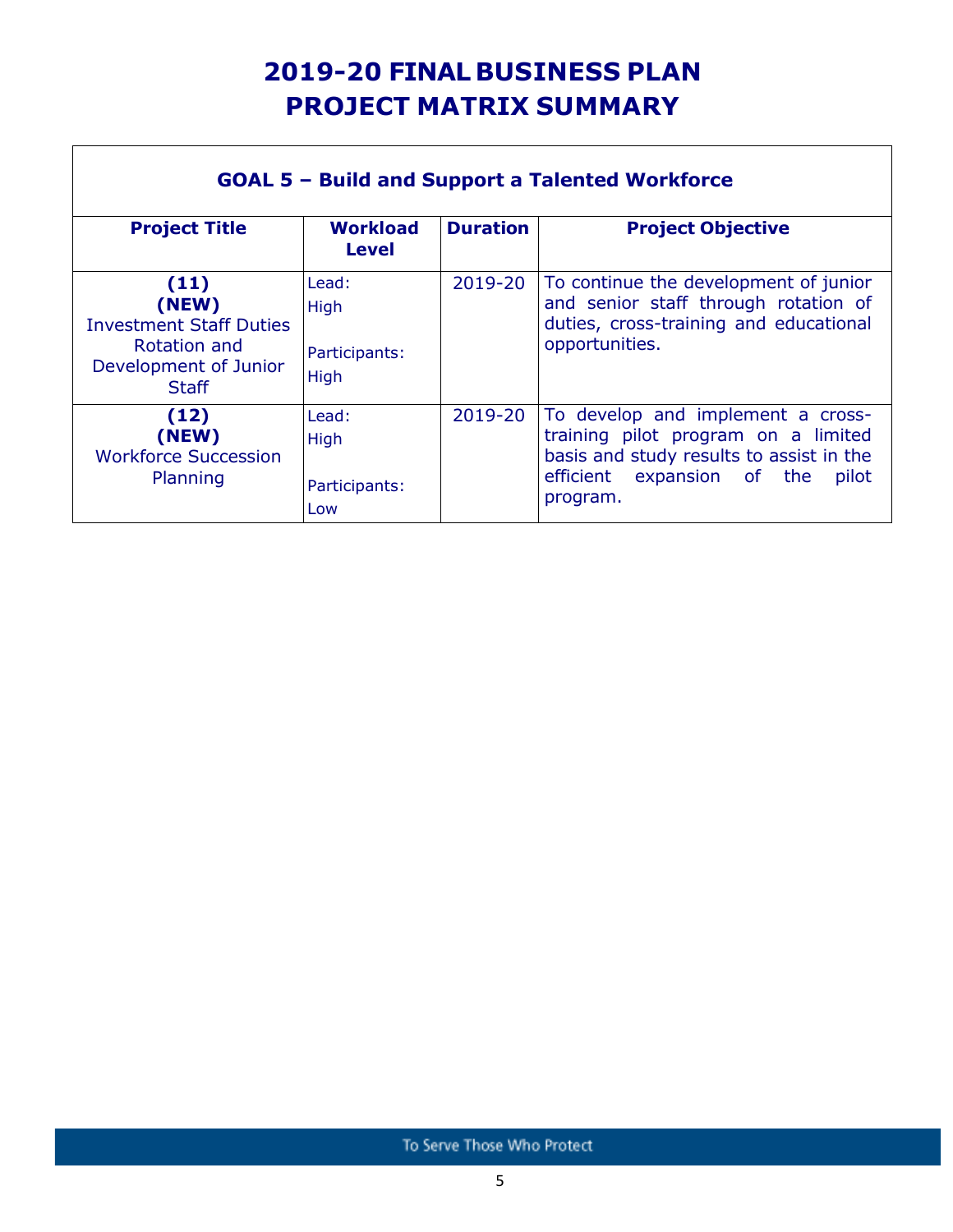### **GOAL 1 – Ensure a Financially Sound Retirement System**

### **Project 1:** *NEW* **– Emerging Manager Program and Policy Review**

Duration: 2019-20 Project Lead: Tom Lopez, Chief Investment Officer, Investments Division Project Participants: Investments Staff and RVK Stakeholders: Board Members, LAFPP Members

| <b>PROJECT</b>                   | To research and pursue potential improvements in the emerging manager                                                                                                                                                                                                                                                                                                                                              |
|----------------------------------|--------------------------------------------------------------------------------------------------------------------------------------------------------------------------------------------------------------------------------------------------------------------------------------------------------------------------------------------------------------------------------------------------------------------|
| <b>OBJECTIVE</b>                 | program.                                                                                                                                                                                                                                                                                                                                                                                                           |
| <b>PROJECT</b><br><b>HISTORY</b> | The Emerging Manager program was created in the early 90's in order to<br>seek out firms that may outperform their peers but have less ability to market<br>themselves to large institutional investors. Similar to other managers, the<br>performance of emerging managers varies and given the evolution of the<br>marketplace in recent years, a deeper look into the program would be<br>beneficial for LAFPP. |
| 2019-20                          | Comprehensive review of the Emerging Manager Program and Policy reported                                                                                                                                                                                                                                                                                                                                           |
| <b>DELIVERABLES</b>              | to the Board.                                                                                                                                                                                                                                                                                                                                                                                                      |
| 2019-20<br><b>MILESTONES</b>     | <b>BY SEPTEMBER 30, 2019:</b><br>Begin review of Emerging Managers and the existing policy.<br>BY DECEMBER 31, 2019:<br>Complete review process with RVK.<br>BY MARCH 31, 2020:<br>Compile data, form recommendations and present to the Board the results<br>of the comprehensive review of the Emerging Manager Program.                                                                                         |
| 2019-20                          | There are no anticipated additional costs associated with this project. Staff                                                                                                                                                                                                                                                                                                                                      |
| <b>RESOURCES</b>                 | will utilize existing resources.                                                                                                                                                                                                                                                                                                                                                                                   |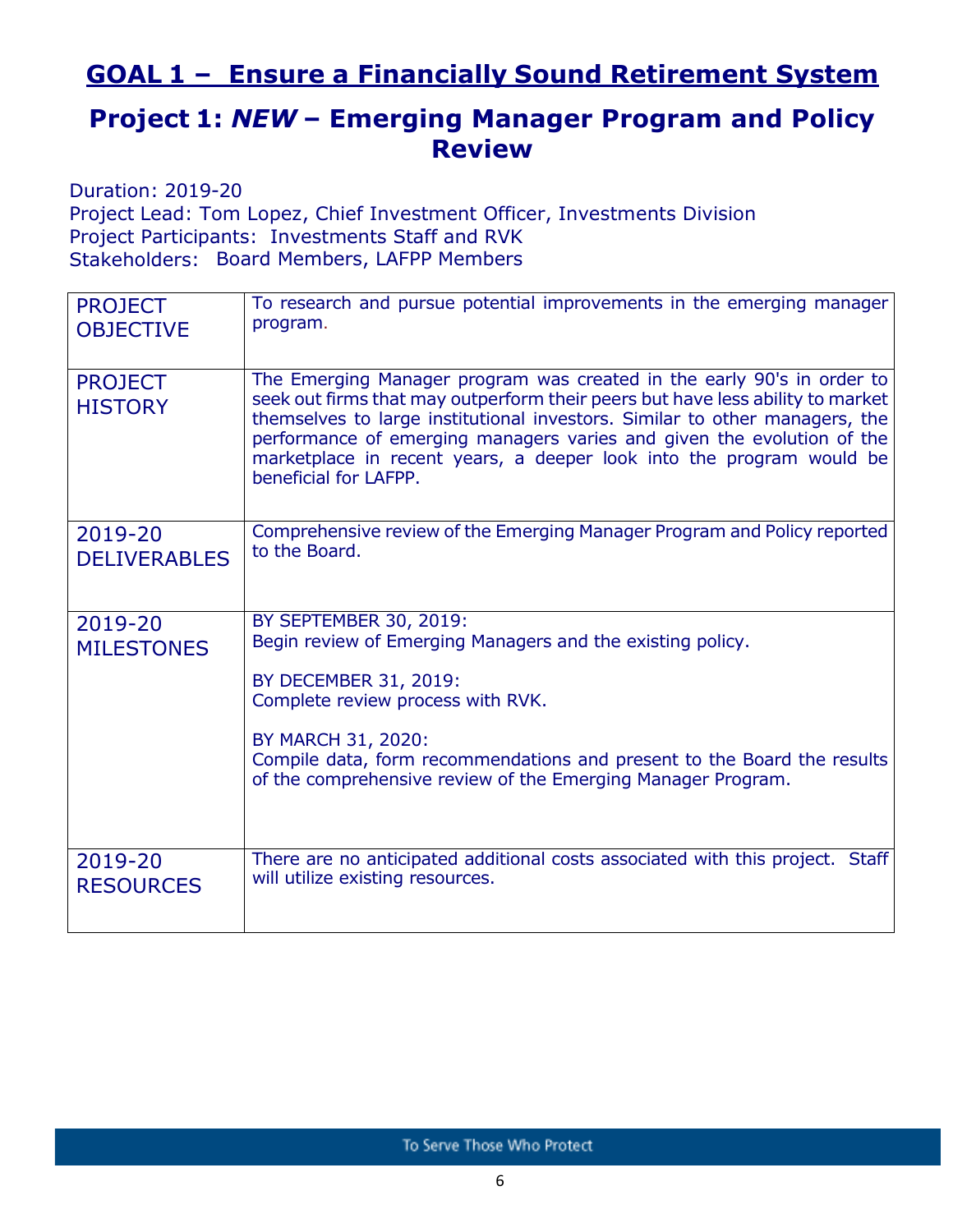### **GOAL 1 – Ensure a Financially Sound Retirement System**

#### **Project 2:** *NEW* **- Actuarial Assumption Research**

Duration: 2019-20 Project Lead: Greg Mack, Chief Benefits Analyst, Pensions Division Project Participants: Greg Mack Stakeholders: LAFPP Staff, Management, and Board of Commissioners

| <b>PROJECT</b><br><b>OBJECTIVE</b> | To research and gather actuarial information and trends for the next<br>experience study. The next experience study will cover July 1, 2016 - June<br>30, 2019 and is expected to be presented to the Board in June 2020.                                                                                                                                                                                                                                                                                                                              |
|------------------------------------|--------------------------------------------------------------------------------------------------------------------------------------------------------------------------------------------------------------------------------------------------------------------------------------------------------------------------------------------------------------------------------------------------------------------------------------------------------------------------------------------------------------------------------------------------------|
| <b>PROJECT</b><br><b>HISTORY</b>   | The 2020 experience study will review the economic and demographic<br>actuarial assumptions and compare actual experience with what was<br>expected under the current assumptions. The Society of Actuaries have<br>released a new mortality table for retiree public safety members. The Board's<br>actuarial consultant may recommend changes to the mortality table along<br>with other potential assumption changes including and not limited to<br>inflation, investment return, salary increases, termination and disability<br>incidence rates. |
| 2019-20<br><b>DELIVERABLES</b>     | Presentation to the Board regarding actuarial industry trends that could<br>impact the assumptions recommended in the next experience study.                                                                                                                                                                                                                                                                                                                                                                                                           |
| 2019-20<br><b>MILESTONES</b>       | BY DECEMBER 31, 2019:<br>Research the actuarial assumptions changes being recommended for other<br>Pension systems by their actuarial consultants.<br>BY JUNE 30, 2020:<br>Presentation to the Board of the results regarding actuarial information and<br>trends as they relate to the experience study.                                                                                                                                                                                                                                              |
| 2019-20<br><b>RESOURCES</b>        | The final budget includes existing staffing and actuarial costs associated with<br>this project. No additional costs are anticipated.                                                                                                                                                                                                                                                                                                                                                                                                                  |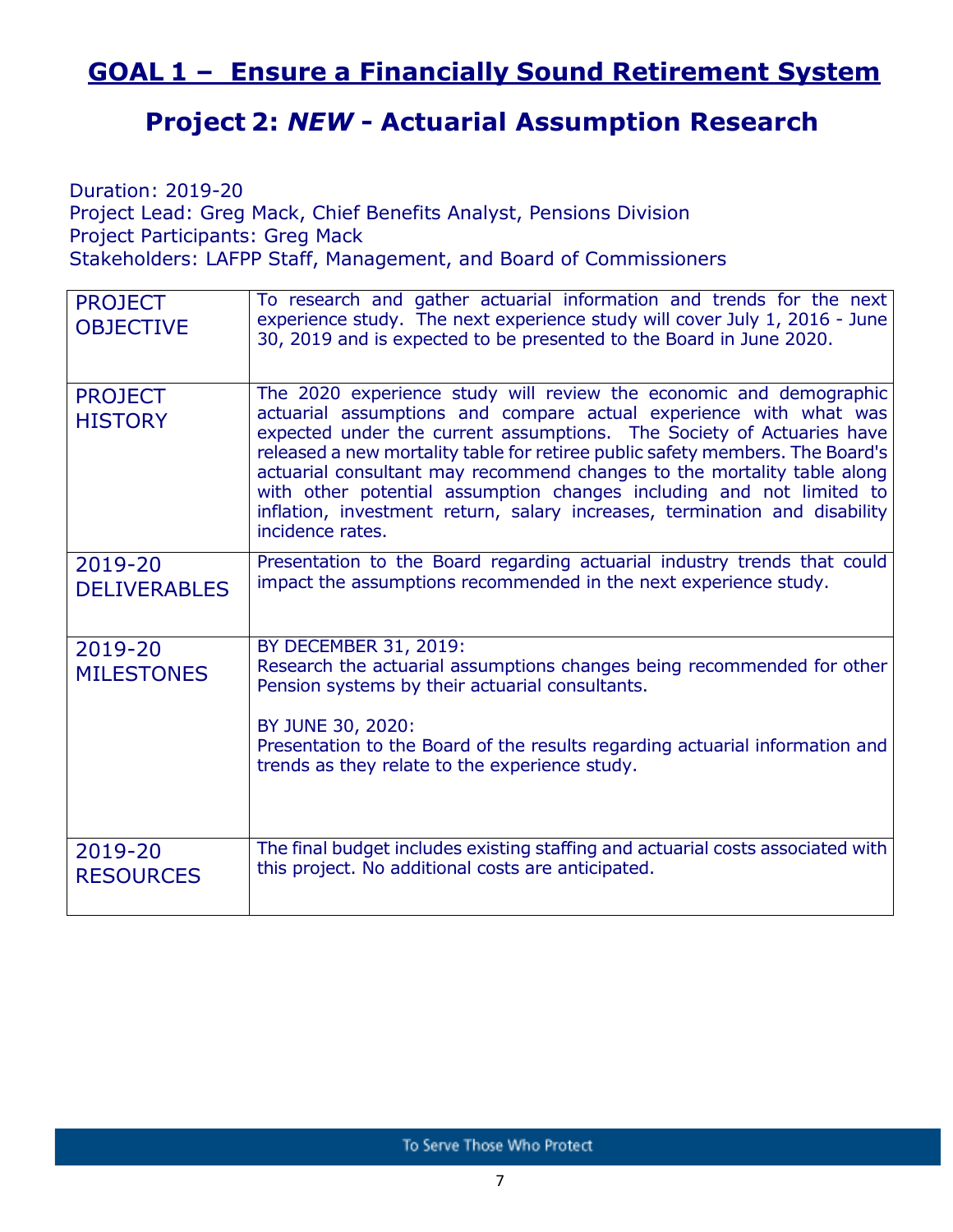### **GOAL 1 – Ensure a Financially Sound Retirement System**

#### **Project 3:** *NEW* **– Investment Benchmarking**

Duration: 2019-20

Project Lead: Tom Lopez, Chief Investment Officer, Investments Division Project Participants: Investments Division and Investment Benchmarking Firm Stakeholders: Board Members and LAFPP Members

| <b>PROJECT</b><br><b>OBJECTIVE</b> | To perform a cost and performance benchmarking analysis of the LAFPP<br>portfolio.                                                                                                                                                                        |
|------------------------------------|-----------------------------------------------------------------------------------------------------------------------------------------------------------------------------------------------------------------------------------------------------------|
| <b>PROJECT</b><br><b>HISTORY</b>   | The Board regularly reviews the Plan's investment performance, risk taken,<br>and costs associated with the management of its investment program. This<br>project will provide a comprehensive comparison of how LAFPP is performing<br>versus its peers. |
| 2019-20<br><b>DELIVERABLES</b>     | Comprehensive review of LAFPP's portfolio investment performance, risk and<br>costs compared to a peer group of funds for the period ending December 31,<br>2018.                                                                                         |
| 2019-20<br><b>MILESTONES</b>       | BY MARCH 31, 2020:<br>Review the draft report to the General Manager and CIO.<br>BY JUNE 30, 2020:<br>Present the final report to the Board.                                                                                                              |
| 2019-20<br><b>RESOURCES</b>        | The costs associated with this project are unknown at this time. No additional<br>staffing costs are anticipated.                                                                                                                                         |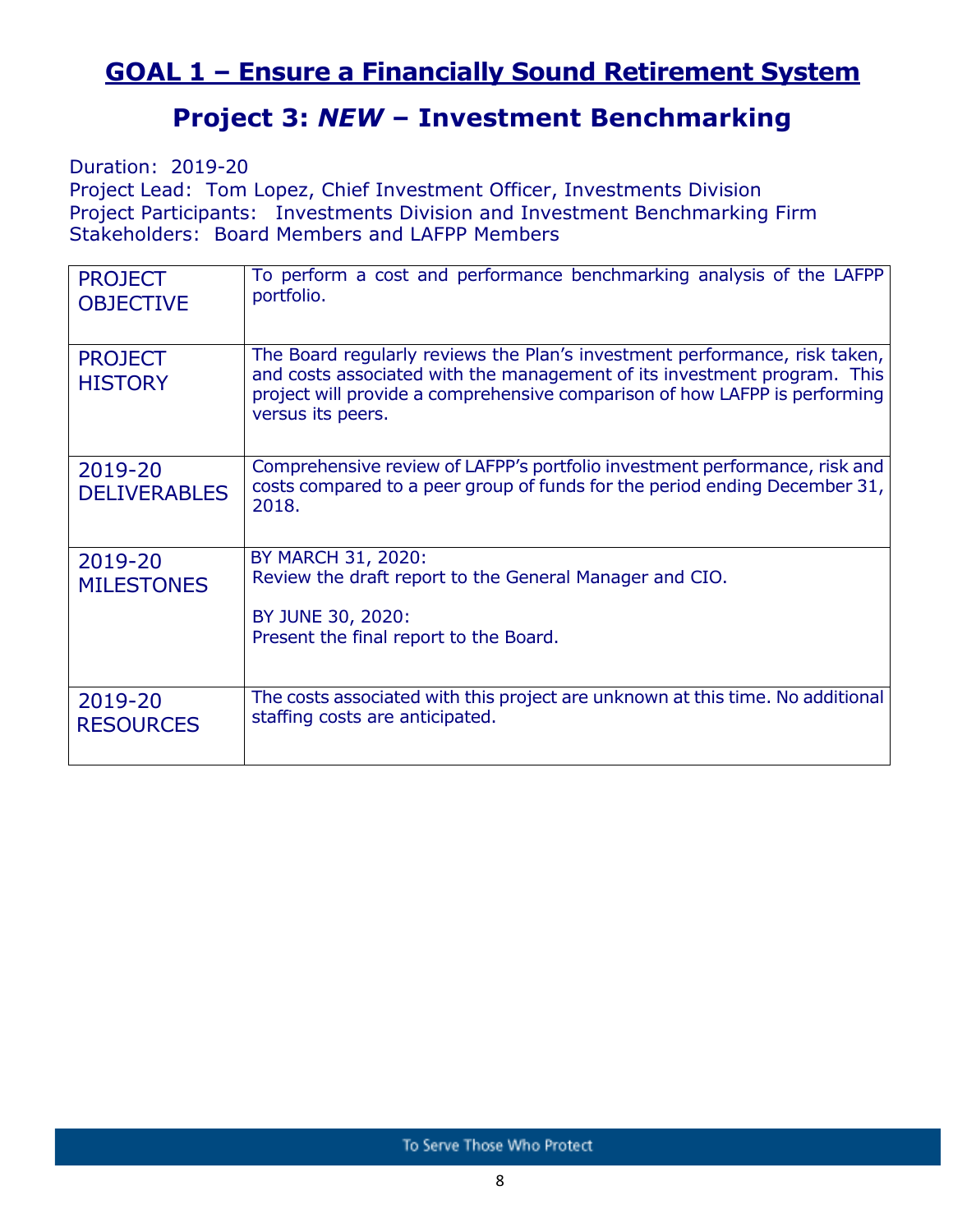### **GOAL 2 – Manage Risk Throughout the Organization**

### **Project 4:** *NEW* **– Contractor Disclosure Review Process Enhancements**

Duration: 2019-20

Project Lead: James Yeung, Internal Auditor IV, Internal Audit Section Project Participants: Internal Audit Section Staff Stakeholders: LAFPP and LAFPP Contractors

| <b>PROJECT</b><br><b>OBJECTIVE</b> | To enhance assurances that investment and procurement decisions are<br>made solely on the merits of the goods or services proposed to be provided<br>by contractors to LAFPP.                                                                                                                                                                                       |
|------------------------------------|---------------------------------------------------------------------------------------------------------------------------------------------------------------------------------------------------------------------------------------------------------------------------------------------------------------------------------------------------------------------|
| <b>PROJECT</b><br><b>HISTORY</b>   | The Contractor Disclosure Policy requires contractors to disclose<br>contributions, gifts, and contacts to provide transparency on conflicts of<br>interest. The policy was intended to supplement city and state ethics laws.<br>Current procedures rely solely on self-reporting, and review procedures are<br>independent of city/state compliance requirements. |
| 2019-20<br><b>DELIVERABLES</b>     | Enhanced Internal Audit Section review of procedures and processes.                                                                                                                                                                                                                                                                                                 |
| 2019-20<br><b>MILESTONES</b>       | BY SEPTEMBER 30, 2019:<br>Identify available external data resources. Develop, document, and test<br>procedures and processes to cross reference reported contractor disclosures<br>to external data resources.<br>BY DECEMBER 31, 2019:<br>Full implementation.                                                                                                    |
| 2019-20<br><b>RESOURCES</b>        | There are no anticipated costs associated with this project. Existing Internal<br>Audit Section staff will be utilized for this project.                                                                                                                                                                                                                            |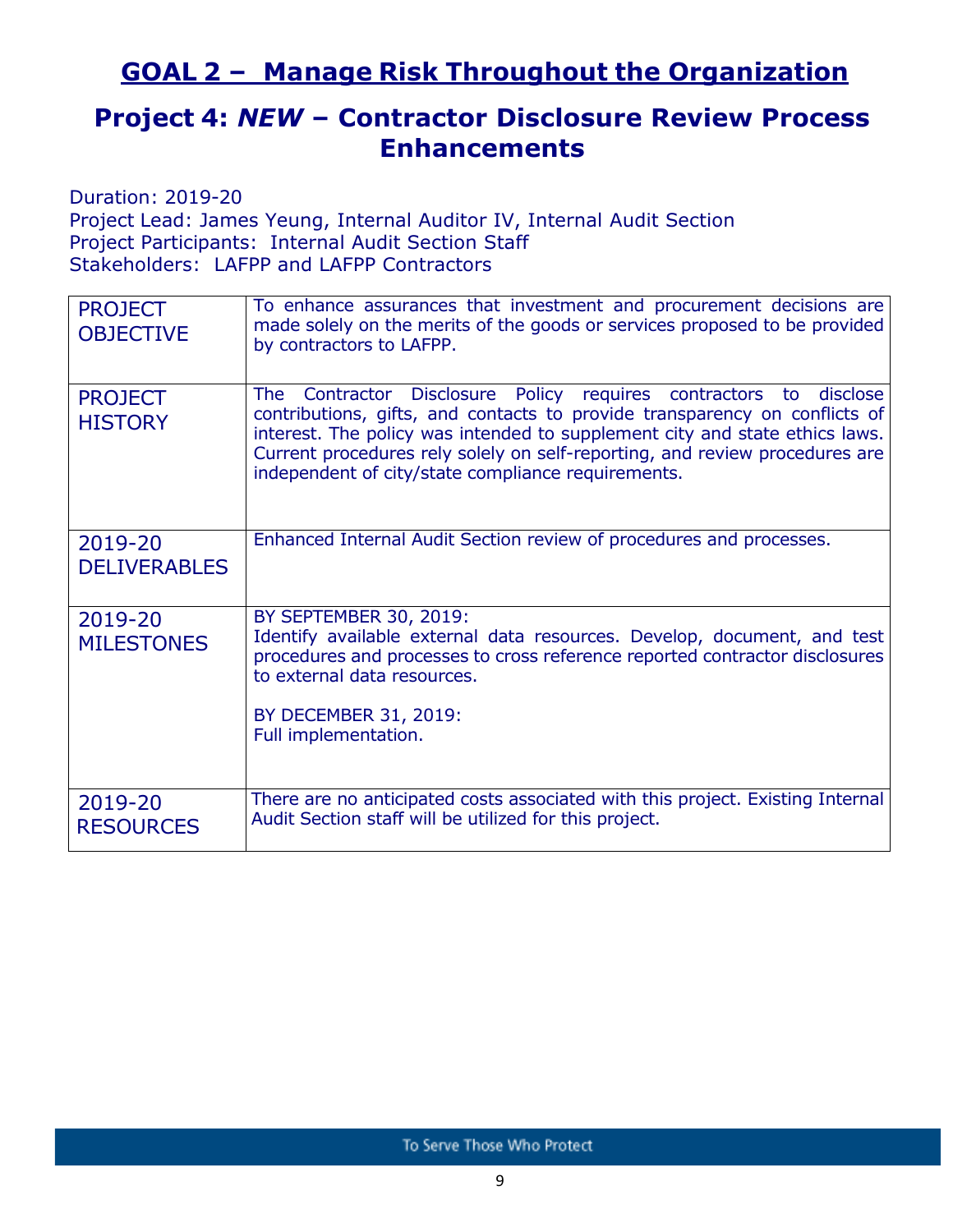### **GOAL 3 –Enhance Customer Care and Stakeholder Relations**

#### **Project 5:** *NEW -* **Direct Deposit Transition**

Duration: 2019-20 Project Lead: Kyle Susswain, Manager, Retirement Services Project Participants: Retirement Services Staff Stakeholders: LAFPP Members and Retirement Services Staff

| <b>PROJECT</b><br><b>OBJECTIVE</b>     | To reduce the usage of physical checks by 50% and have members<br>voluntarily enroll into direct deposit.                                                                                                                                                                                                                                                                                                                                                                                                                                                                                                                          |
|----------------------------------------|------------------------------------------------------------------------------------------------------------------------------------------------------------------------------------------------------------------------------------------------------------------------------------------------------------------------------------------------------------------------------------------------------------------------------------------------------------------------------------------------------------------------------------------------------------------------------------------------------------------------------------|
| <b>PROJECT</b><br>HISTORY <sup>3</sup> | Members receiving checks can possibly receive their payments late, forget if<br>they cashed them, or lose them. To replace a lost check, members must<br>complete and return a notarized affidavit by a certain day to meet LAFPP's<br>Off-Cycle check repayment date. If they miss that date, it would take another<br>month to receive payment. CPAS allows for retroactive direct deposit<br>payments to be made much more frequently. The City Attorney has advised<br>staff that LAFPP may adopt a policy requiring direct deposit, however,<br>members need to be allowed to opt-out in order to comply with California law. |
| 2019-20<br><b>DELIVERABLES</b>         | Reduce physical check usage by 50% and have members voluntarily enroll<br>into direct deposit.                                                                                                                                                                                                                                                                                                                                                                                                                                                                                                                                     |
| 2019-20<br>MILESTONES <sup>4</sup>     | BY SEPTEMBER 30, 2019:<br>Identify members receiving checks and verify addresses. Email and mail<br>letters with direct deposit forms to these members. Also post direct deposit<br>transition information to the LAFPP website.                                                                                                                                                                                                                                                                                                                                                                                                   |
|                                        | BY DECEMBER 31, 2019:<br>Receive forms and enroll 16% of check receiving members into direct deposit.<br>Send 2nd round of letters to those that did not enroll.                                                                                                                                                                                                                                                                                                                                                                                                                                                                   |
|                                        | BY MARCH 31, 2020:<br>Receive forms and enroll 33% of check receiving members into direct deposit.<br>Verify phone numbers and call the remaining members, send final round of<br>letters to those that did not enroll.                                                                                                                                                                                                                                                                                                                                                                                                            |
|                                        | BY JUNE 30, 2020:<br>Receive forms and enroll 50% of check receiving members into direct deposit.<br>Continue efforts to enroll the remaining members.                                                                                                                                                                                                                                                                                                                                                                                                                                                                             |
| 2019-20<br><b>RESOURCES</b>            | There are no anticipated costs associated with this project other than existing<br>staff. Potential for cost savings are \$0.055 per deposit versus \$0.62 per<br>check.                                                                                                                                                                                                                                                                                                                                                                                                                                                           |

<sup>&</sup>lt;sup>3</sup> Amended to include information from City Attorney indicating members will need to be allowed to opt-out in order to comply with California law (revised per 1<sup>st</sup> Quarter Update).

<sup>4</sup> Amendment to the September 30, 2019 milestone; PARIS limitations do not allow messages on paper checks for affected members only, so an additional email notification will be distributed along with a posting on the LAFPP website (revised per  $1<sup>st</sup>$  Quarter Update).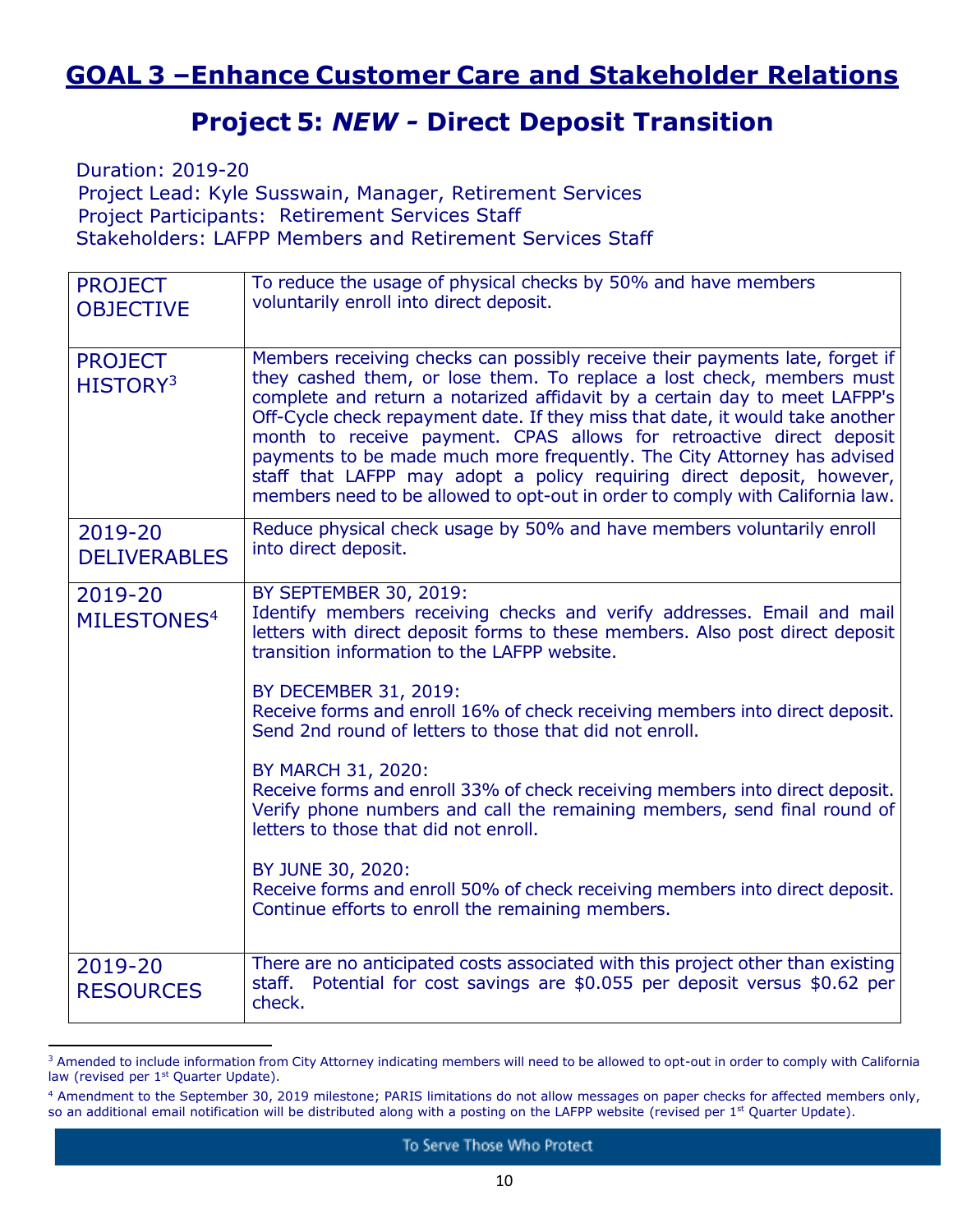# **GOAL 3 – Enhance Customer Care and Stakeholder Relations Project 6:** *NEW* **– Focused Communications**

Duration: 2019-20

Project Lead: Elizabeth Trevizo, Management Analyst, Communications & Education Project Participants: LAFPP Staff

Stakeholders: LAFPP Members and Beneficiaries, and LAFPP Staff and Management

| <b>PROJECT</b><br><b>OBJECTIVE</b> | To create focused benefit communications on individual topics that will<br>address frequently asked questions and reduce member inquiries.                                                                                                                                                                                                                                                   |
|------------------------------------|----------------------------------------------------------------------------------------------------------------------------------------------------------------------------------------------------------------------------------------------------------------------------------------------------------------------------------------------------------------------------------------------|
| <b>PROJECT</b><br><b>HISTORY</b>   | The Charter and Administrative Code define pension benefits and the<br>Summary Plan Descriptions summarize the benefit information. Newsletters<br>provide information on current benefits or upcoming changes to benefits.<br>Focused communications such as information sheets, brochures and<br>handbooks provide easy access to specific topics, as needed.                              |
| 2019-20<br><b>DELIVERABLES</b>     | To create focused communications that are accessible and easy to update at<br>a minimal cost.                                                                                                                                                                                                                                                                                                |
| 2019-20<br><b>MILESTONES</b>       | BY SEPTEMBER 30, 2019:<br>a) Determine information requested most often - poll staff and members;<br>and<br>b) Create a library of titles and types of communications (info sheets,<br>brochures, etc.).<br>BY DECEMBER 31, 2019:<br>a) Prioritize topics; and<br>b) Draft a minimum of two (2) communications.<br>BY JUNE 30, 2020:<br>Finalize two (2) communications and post on Website. |
| 2019-20<br><b>RESOURCES</b>        | \$500 is included in the 2019-20 Final Budget for the new template from the<br>graphic designer. No additional staffing costs are anticipated for this<br>project.                                                                                                                                                                                                                           |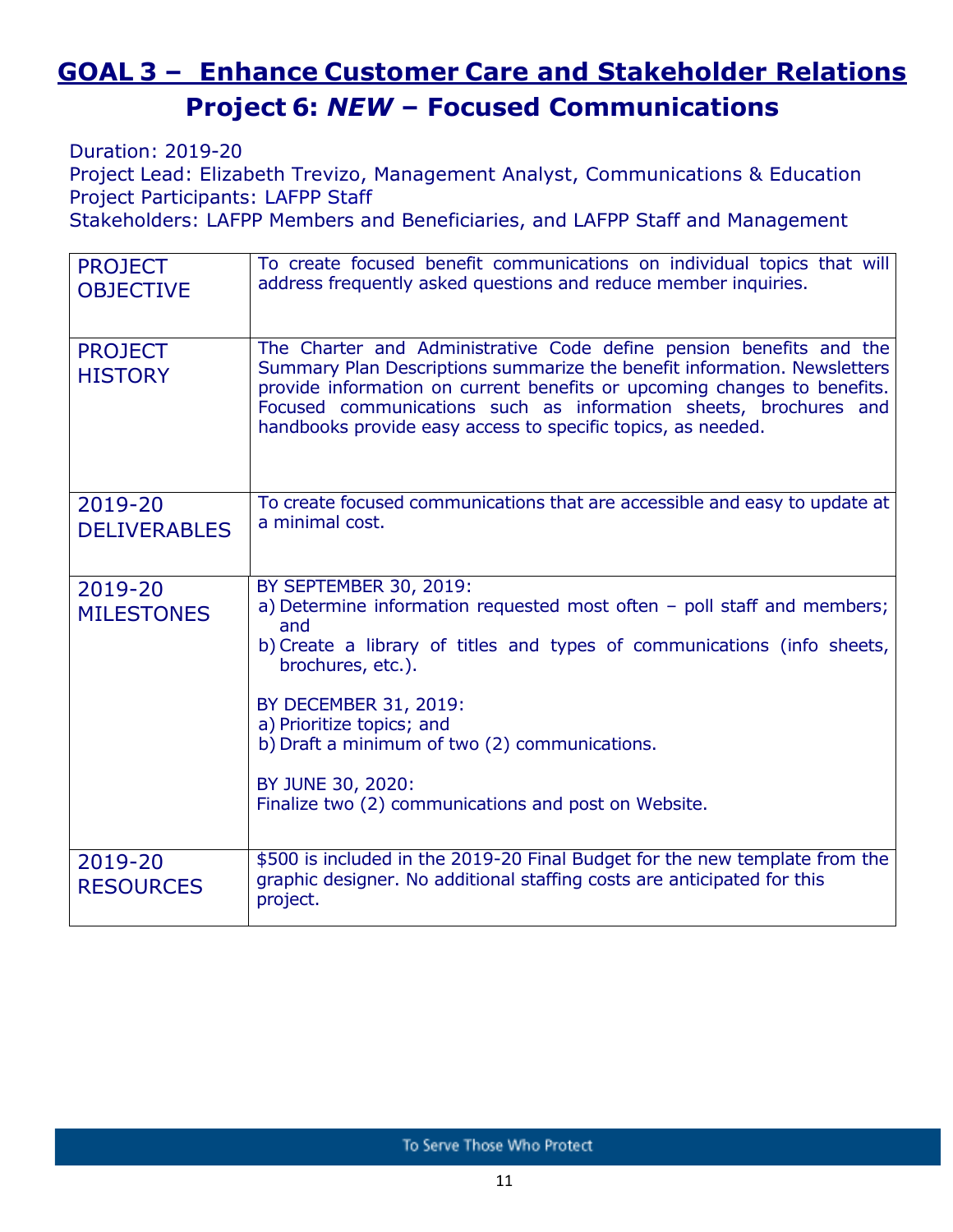### **GOAL 3 – Enhance Customer Care and Stakeholder Relations**

### **Project 7: PARIS (Pension and Retirement Information System) Implementation**

Duration: 2015-16, 2016-17, 2017-18, 2018-19, and 2019-20 Project Lead: Alfred Domagat, Sr. Systems Analyst II, Systems Section Project Participants: LAFPP Staff, Consultants, and Northern Trust Stakeholders: LAFPP Staff and Management, and LAFPP Members and Beneficiaries

| <b>PROJECT</b><br><b>OBJECTIVE</b>       | To design and implement a new Pension Administration System that will<br>result in improved overall efficiency in the department's business<br>operations and continued superior service to our membership.                                                                                                                                                                                                                                                                                                                                                                                      |
|------------------------------------------|--------------------------------------------------------------------------------------------------------------------------------------------------------------------------------------------------------------------------------------------------------------------------------------------------------------------------------------------------------------------------------------------------------------------------------------------------------------------------------------------------------------------------------------------------------------------------------------------------|
| <b>PROJECT</b><br><b>HISTORY</b>         | The Request for Proposal (RFP) to replace the current Pension<br>Administration System was released in July 2014 with several bids<br>received in October 2014. The Evaluation Team reviewed the bids and<br>selected Xerox (now assigned to Avenu Insights and Analytics, LLC) as<br>the top-ranking vendor with the lowest cost. The Board awarded the<br>contract to Avenu on May 21, 2015 and implementation of the project<br>began in July 2015. The new system that is being developed was later<br>named PARIS (Pension and Retirement Information System).                              |
|                                          | For the last four years, staff has worked with the Avenu team to setup<br>hosting environment, confirm and document<br>the<br>the<br>various<br>specifications, and test/validate delivered functionality, including critical<br>reports and correspondences. After a thorough User Acceptance Testing<br>(UAT) and a two-month "parallel testing" period, PARIS went live with<br>Phase 4A - Core Pension Functionality on January 9, 2019. This allowed<br>the project team to focus on the next phase of the project, Phase 4C-<br>Member Web Functionality, which went live on May 16, 2019. |
|                                          | Fiscal Year 2019-20 will serve as the final year of project implementation<br>as staff completes the last phase of the project, Phase 4B - DocuShare<br>and Workflow Integration.                                                                                                                                                                                                                                                                                                                                                                                                                |
| 2019-20<br><b>DELIVERABLES</b>           | a) Configure and deliver for testing additional system functionality for<br>DocuShare and Workflow integration; and<br>b) Ongoing data cleansing.                                                                                                                                                                                                                                                                                                                                                                                                                                                |
| 2019-20<br><b>MILESTONES<sup>5</sup></b> | BY JUNE 30, 2020:<br>Delivery, testing and implementation of additional system functionality<br>for DocuShare and Workflow integration (Phase 4B).                                                                                                                                                                                                                                                                                                                                                                                                                                               |

<sup>&</sup>lt;sup>5</sup> Original milestone date of December 31, 2019 was extended to June 30, 2020 (revised per 1<sup>st</sup> Quarter Update).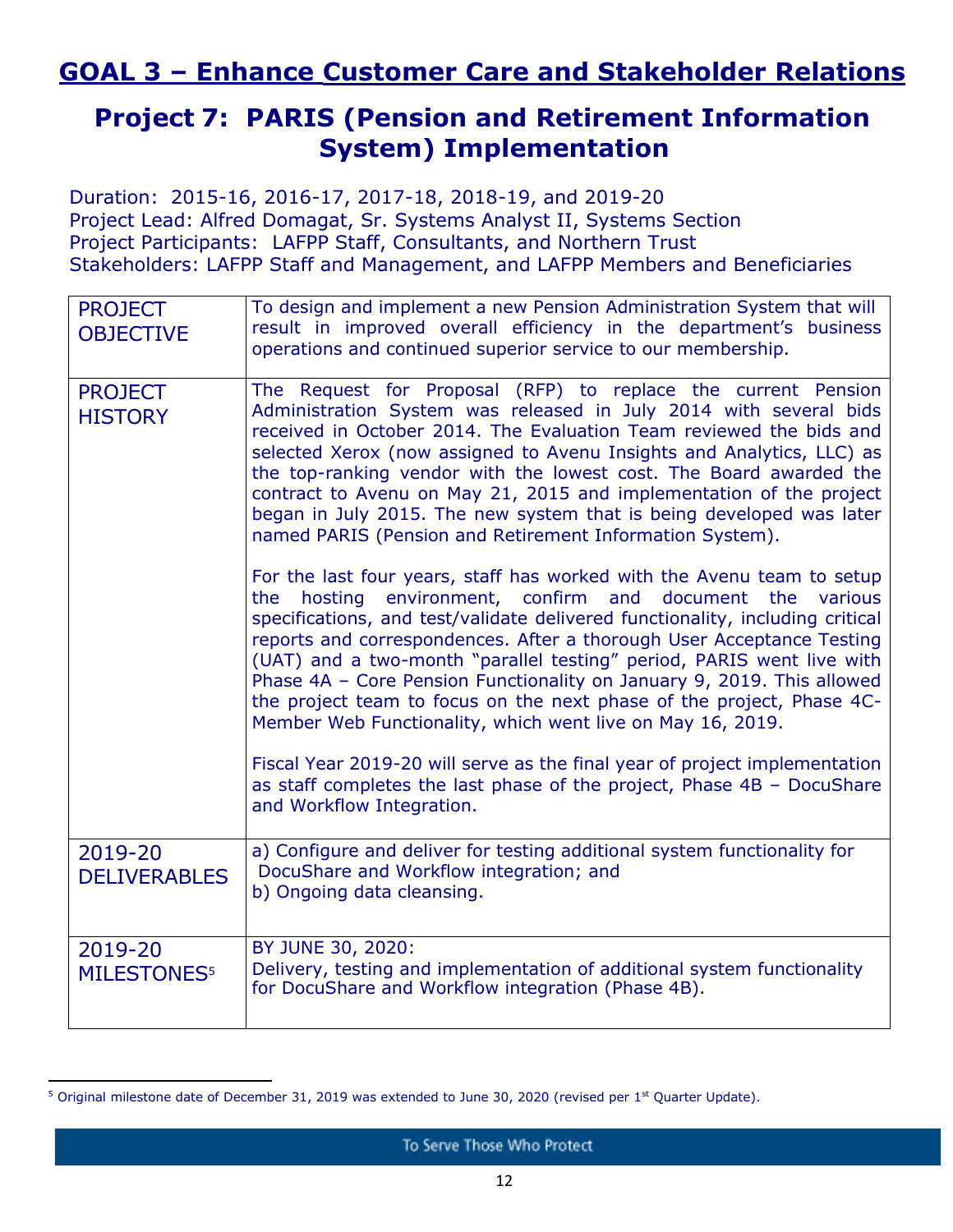### **Project 7: PARIS (Pension and Retirement Information System) Implementation**

| 2019-20<br><b>RESOURCES</b> | On May 21, 2015, the Board approved an amount not-to-exceed \$9.02<br>million to implement a new Pension Administration System (PAS) (3)<br>years) and provide post-implementation services (5 years) by Avenu. The<br>Board also approved LRWL, Inc. to provide oversight project management<br>and quality assurance services for an amount not to exceed \$1.16 million. |
|-----------------------------|-----------------------------------------------------------------------------------------------------------------------------------------------------------------------------------------------------------------------------------------------------------------------------------------------------------------------------------------------------------------------------|
|                             | The 2019-20 Final Budget includes \$725,833 in contractual costs for the<br>PARIS Project. All staff resources, including three resolution positions,<br>have been budgeted through the salary account.                                                                                                                                                                     |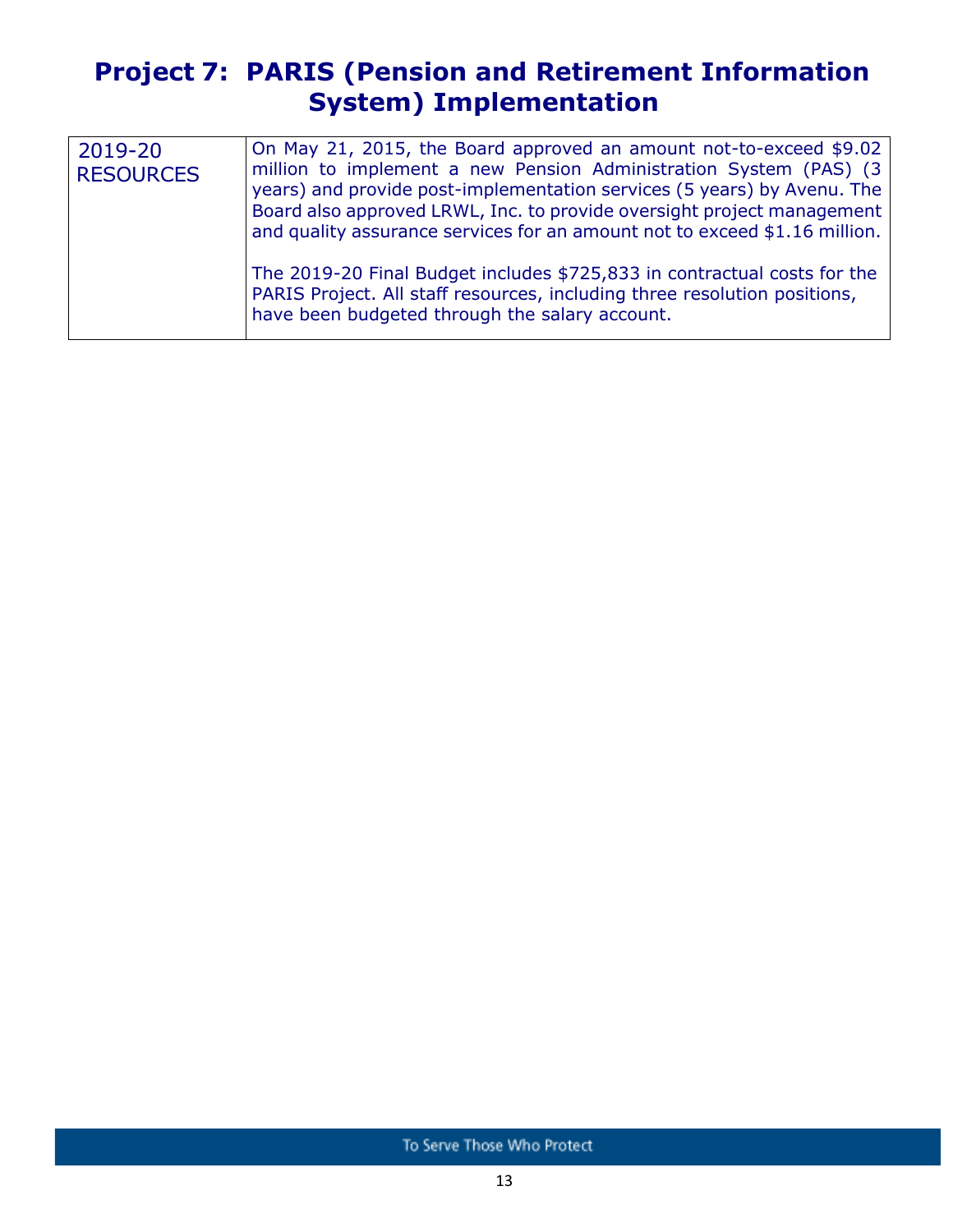### **GOAL 4 - Pursue Operational Efficiencies**

### **Project 8: Implementation of New Accounting Software**

Duration: 2019-20

Project Lead: Yolanda Huang, Dept. Chief Accountant IV, Accounting Section Project Participants: Accounting and Systems Sections Stakeholders: LAFPP Staff and Management, LAFPP Members and Public

| <b>PROJECT</b><br><b>OBJECTIVE</b> | To replace the current accounting software and improve financial reporting.                                                                                                                                                                                                                                                                                                                                           |
|------------------------------------|-----------------------------------------------------------------------------------------------------------------------------------------------------------------------------------------------------------------------------------------------------------------------------------------------------------------------------------------------------------------------------------------------------------------------|
| <b>PROJECT</b><br><b>HISTORY</b>   | Accounting currently uses Microsoft Dynamics-Solomon which is no longer<br>being supported by Microsoft in its current form. A new version of the same<br>software would require purchasing the entire package which is too expensive<br>at this time. Accounting and Systems are looking for other alternative software<br>that would provide equal or better accounting functionality at a more<br>reasonable cost. |
| 2019-20<br><b>DELIVERABLES</b>     | New accounting software with better functionality would be the expected<br>output of this project.                                                                                                                                                                                                                                                                                                                    |
| 2019-20<br><b>MILESTONES</b>       | BY MARCH 31, 2020:<br>a) Review existing software features and gather new requirements;<br>b) Research and evaluate available software and cloud-based services; and<br>c) Select and procure software.<br>BY JUNE 30, 2020:<br>a) Install, configure, and deploy software in production; and<br>b) Migrate data and conduct user training.                                                                           |
| 2019-20<br><b>RESOURCES</b>        | The cost associated with this project is included in Systems' 2019-20 Final<br>Budget. No additional staffing costs are anticipated.                                                                                                                                                                                                                                                                                  |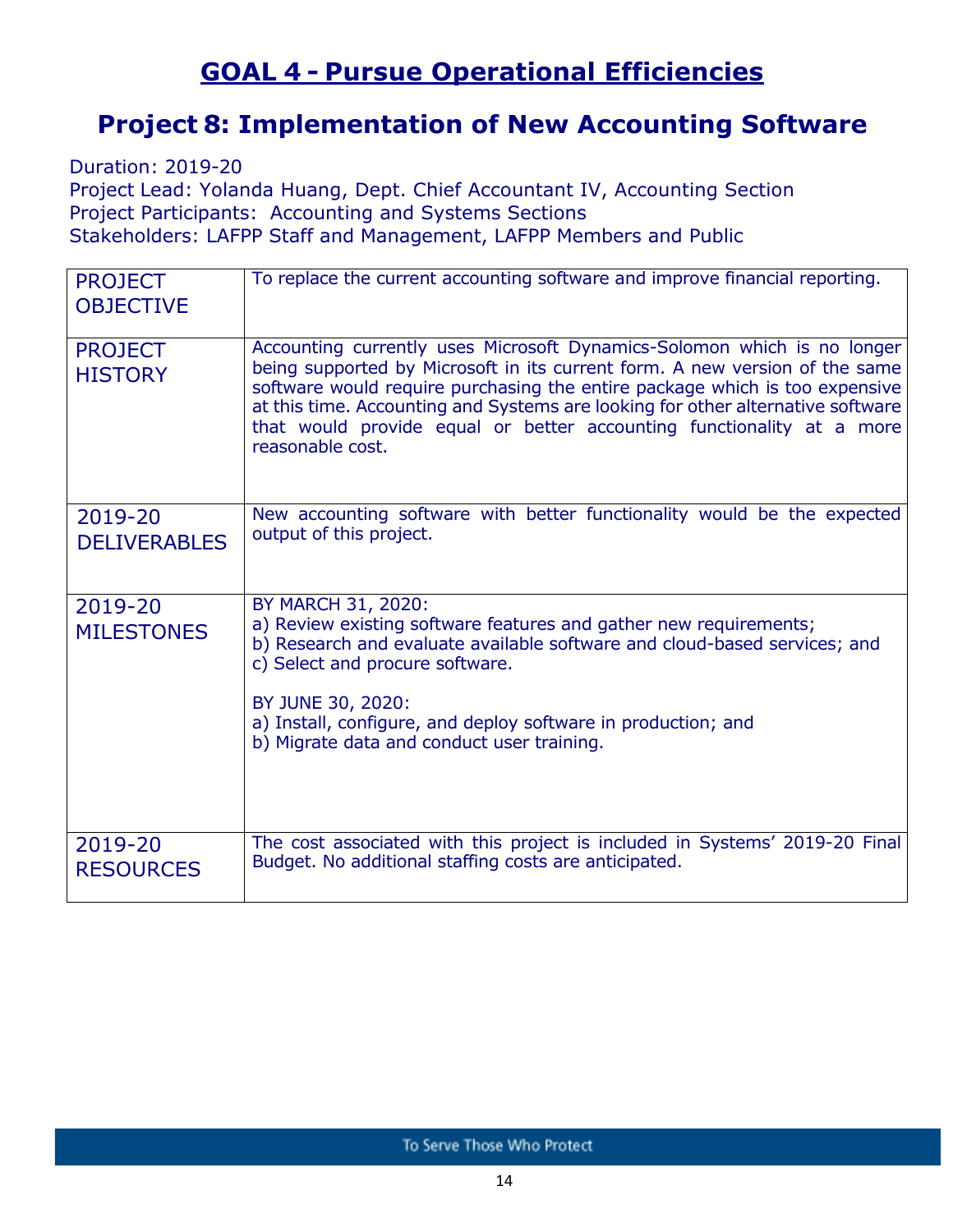### **GOAL 4 –Pursue Operational Efficiencies**

### **Project 9:** *NEW* **– Department-wide Business Process Improvements**

Duration: 2019-20 and 2020-21

Project Lead: Myo Thedar, Administrative Operations Division Project Participants: Administrative Operations and Pensions Divisions Stakeholders: LAFPP Staff and LAFPP Members

| <b>PROJECT</b><br><b>OBJECTIVE</b> | To identify and implement operational best practices department-wide<br>based on insights gained from the pension administration benchmarking<br>process and results for the period ending June 30, 2018.                                                                                                                                                                                                                                                                                                                                                                                                                                                                                           |
|------------------------------------|-----------------------------------------------------------------------------------------------------------------------------------------------------------------------------------------------------------------------------------------------------------------------------------------------------------------------------------------------------------------------------------------------------------------------------------------------------------------------------------------------------------------------------------------------------------------------------------------------------------------------------------------------------------------------------------------------------|
| <b>PROJECT</b><br><b>HISTORY</b>   | Pension administration benchmarking was initiated in FY 18-19 (Business<br>Plan Project No. 8). In June 2019, Cost Efficiency Management (CEM)<br>Benchmarking presented the benchmarking results for the FY 2018.                                                                                                                                                                                                                                                                                                                                                                                                                                                                                  |
|                                    | The benchmarking survey and results:<br>• provided a better understanding of the service metrics measured in a<br>pension administration benchmarking and how LAFPP compares to a<br>peer group;<br>• identified the department's high performing areas and areas where<br>there are opportunities to become more efficient; and<br>• provided access to Peer Intelligence Network (PIN), a knowledge base<br>and forum through which pension administration best practices are<br>shared.                                                                                                                                                                                                          |
|                                    | Based on the benchmarking results, the LAFPP Board instructed staff to<br>implement operational best practices and perform a follow-up CEM<br>Benchmarking survey in three years (based on FY 2021 data) to measure<br>changes in departmental operations.                                                                                                                                                                                                                                                                                                                                                                                                                                          |
| 2019-20<br><b>DELIVERABLES</b>     | Methodical research, prioritization and implementation of best practices in<br>areas where department operations can immediately become more<br>efficient with minimal impact to current service levels.                                                                                                                                                                                                                                                                                                                                                                                                                                                                                            |
| 2019-20<br><b>MILESTONES</b>       | BY JUNE 30, 2020:<br>. Research and identify opportunities for efficiencies based on CEM's<br>results<br>• Determine which of these opportunities are short term projects (may be<br>implemented immediately) and which are longer term projects (that<br>may impact service levels) that require additional research<br>o Short Term Projects with Minimal Service Level Impact:<br>Complete research on process improvements<br>Implement immediately and quantify impact (if possible)<br>Report implemented projects to the Board<br>Longer Term Projects that May Impact Service Levels:<br>$\circ$<br>Report research and findings to the Board<br>Propose future Deliverables and Milestones |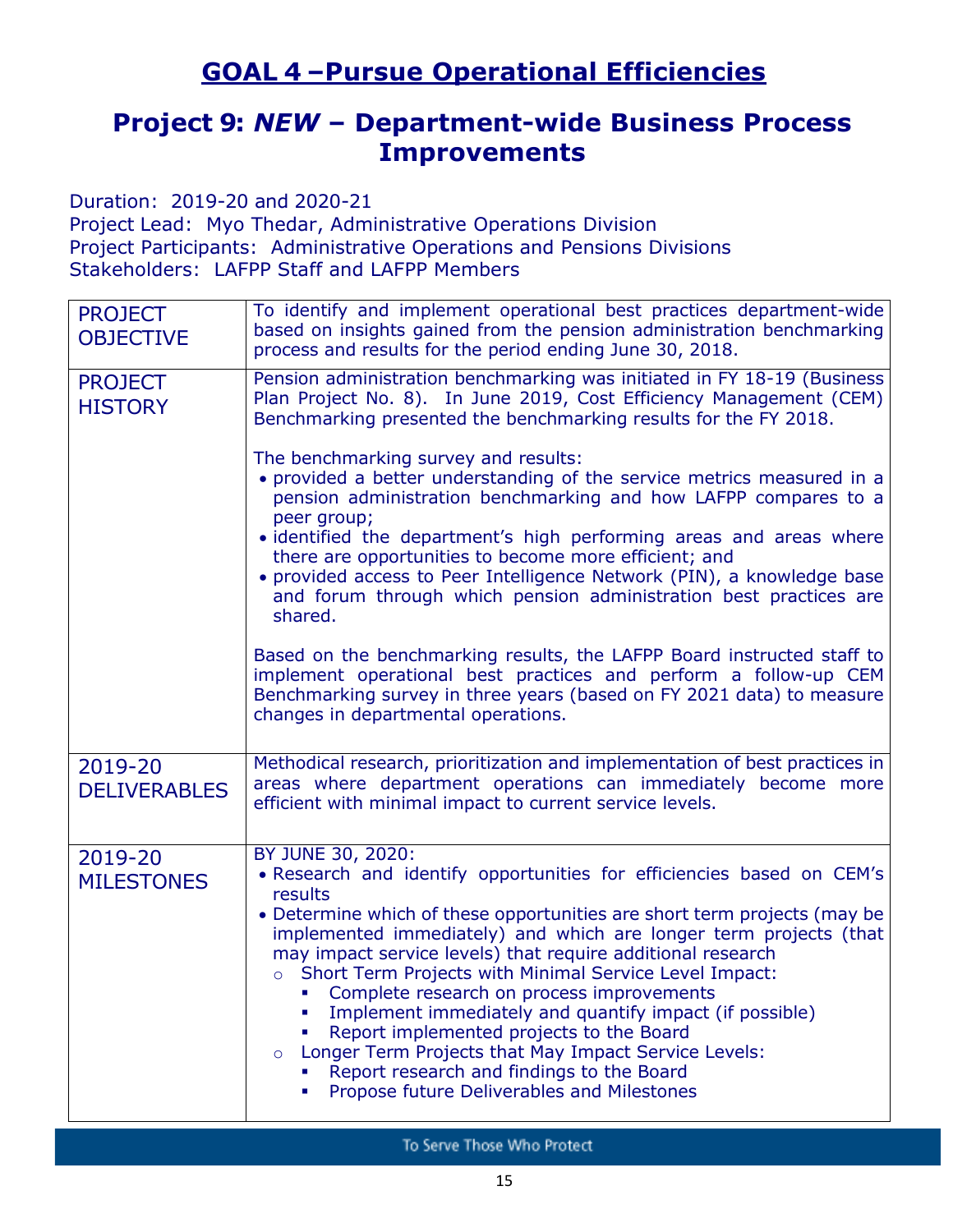# **Project 9:** *NEW* **– Business Process Improvements**

| 2019-20<br><b>RESOURCES</b>                              | There is no funding request associated with this project. Budget or other<br>resource requests will be made in future years, if necessary. Existing<br>staff will be utilized to manage and coordinate this project.                                                                                                                                         |
|----------------------------------------------------------|--------------------------------------------------------------------------------------------------------------------------------------------------------------------------------------------------------------------------------------------------------------------------------------------------------------------------------------------------------------|
| (TENTATIVE)<br><b>FUTURE YEAR</b><br><b>DELIVERABLES</b> | Survey members for feedback on big impact items<br>Prioritize improvements based on member feedback and<br>$\bullet$<br>availability of digital solutions and resources<br>• Discuss with Board opportunities that may impact service levels<br>• Develop Milestones that incorporate process improvement research<br>and proposed operational efficiencies. |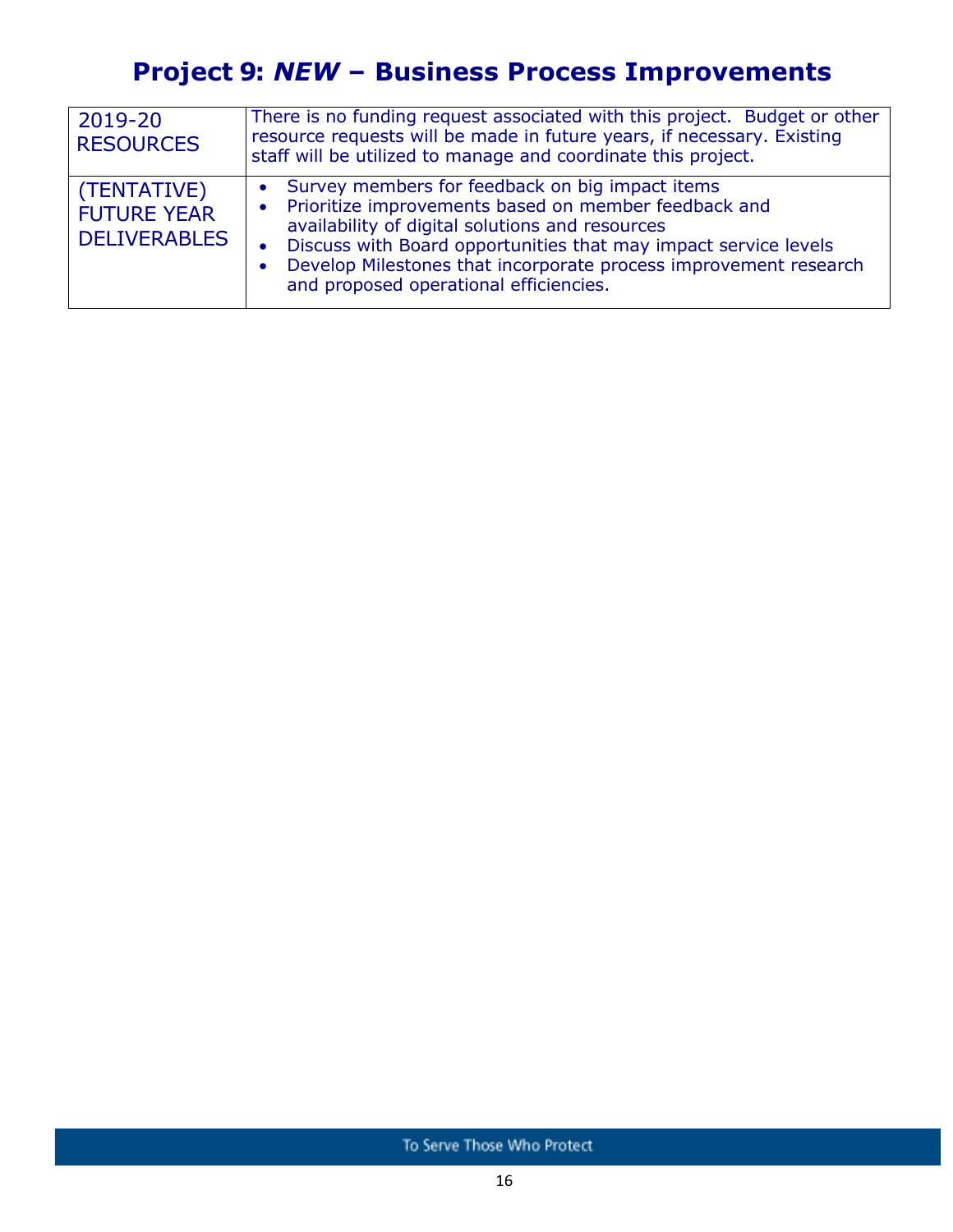### **GOAL 4 –Pursue Operational Efficiencies**

#### **Project 10:** *NEW* **– Pensions Division Business Process Reengineering**

Duration: 2019-20 and 2020-21<sup>6</sup>

Project Lead: Anthony Torres, Manager, PASCo

Project Participants: Pensions Division, Accounting Section, and Internal Audit Section Stakeholders: Executive Management, Pensions Division Staff, and Accounting Section

| <b>PROJECT</b><br><b>OBJECTIVE</b>     | To review Pensions Division Sections' business processes by PASCo in<br>consultation with the Internal Audit Section. Recommendations will be made<br>to leverage PARIS and DocuShare to improve efficiency.                                                                              |
|----------------------------------------|-------------------------------------------------------------------------------------------------------------------------------------------------------------------------------------------------------------------------------------------------------------------------------------------|
| <b>PROJECT</b><br>HISTORY <sup>7</sup> | This project is an outgrowth of the implementation of PARIS and DocuShare.<br>The workload involved with conversion and testing activities has not left staff<br>with much time to reevaluate their business processes to make the most of<br>PARIS and DocuShare.                        |
|                                        | Due to continuing development work on PARIS, the first milestone date has<br>been delayed until March 31, 2020. The timeline has also been extended to<br>June 30, 2021 to allow for a one-quarter review per section. A total of six<br>milestones will be delivered over the two years. |
| 2019-20<br><b>DELIVERABLES</b>         | Process improvement recommendations for Pensions Division with respect to<br>payment of member benefits. Proposals for further PARIS enhancements.                                                                                                                                        |
| 2019-20<br>MILESTONES <sup>8</sup>     | BY MARCH 31, 2020:<br>Business process review completed, recommendations made, and process<br>manuals developed for one Section in Pensions Division.                                                                                                                                     |
|                                        | BY JUNE 30, 2020:<br>Business process review completed, recommendations made, and process<br>manuals developed for one Section in Pensions Division.                                                                                                                                      |

 $6$  Project extended through FY 2020-21 due to continuing development work on Project 7 (revised per 1<sup>st</sup> Quarter Update).

 $7$  Amended to indicate one-quarter review per section (revised per  $1<sup>st</sup>$  Quarter Update).

<sup>&</sup>lt;sup>8</sup> First milestone pushed to March 31, 2020, with total six milestones to be delivered by June 30, 2021 (revised per 1<sup>st</sup> Quarter Update).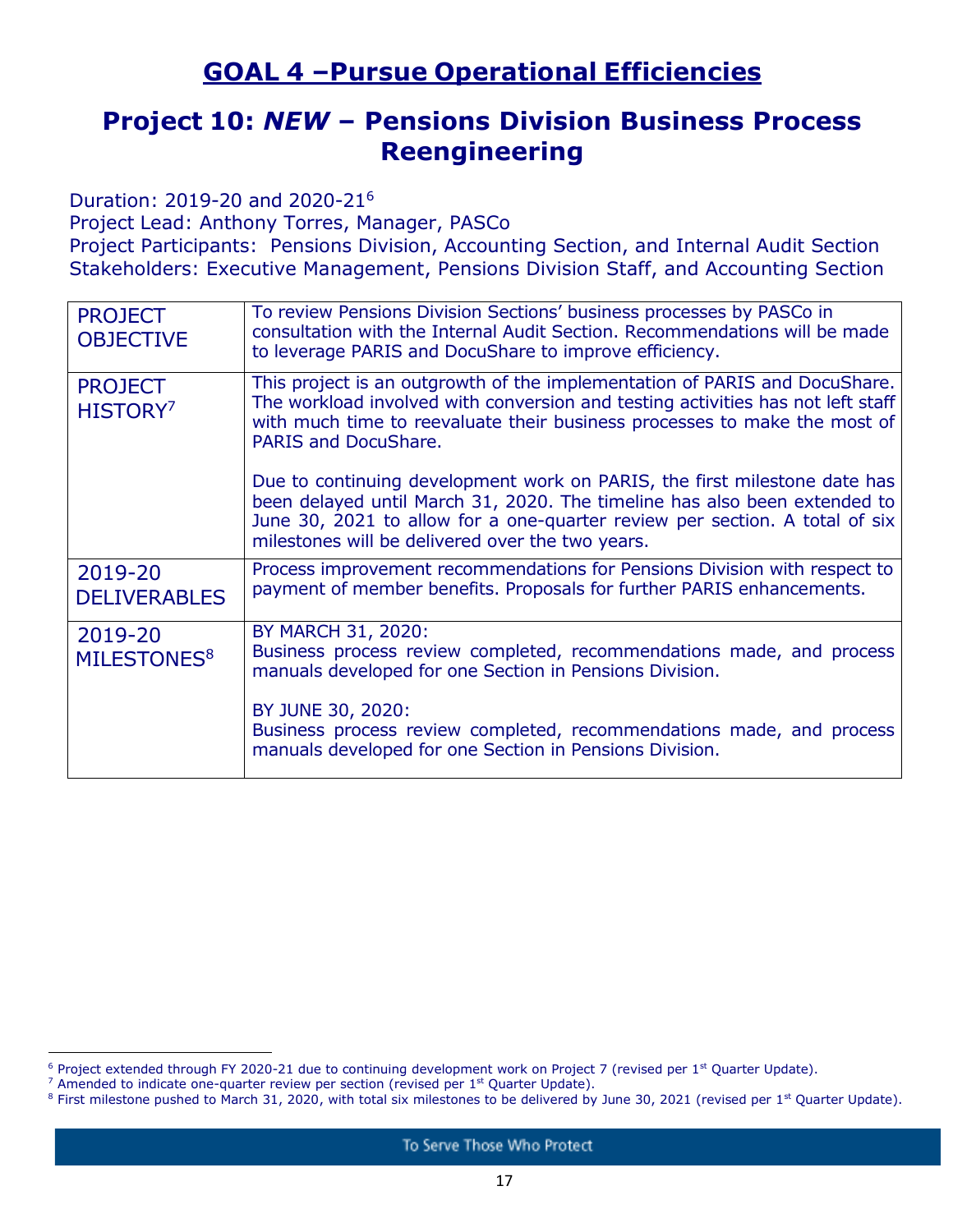# **Project 10:** *NEW* **– Pensions Division Business Process Reengineering**

| 2019-20<br>RESOURCES <sup>9</sup>                              | The final budget includes salary costs for three resolution positions (PASCo)<br>associated with this project. Additional costs for future enhancements may<br>be required for PARIS as a result of this project. |
|----------------------------------------------------------------|-------------------------------------------------------------------------------------------------------------------------------------------------------------------------------------------------------------------|
| (TENTATIVE)<br><b>FUTURE YEAR</b><br><b>DELIVERABLES</b><br>10 | BY JUNE 30, 2021 (EXTEND INTO NEXT FISCAL YEAR):<br>Business Process review completed, recommendations made, and process<br>manuals developed for remaining four Sections in Pensions Division.                   |

 $9$  Section added (revised per  $1<sup>st</sup>$  Quarter Update).

 $10$  Section added (revised per  $1<sup>st</sup>$  Quarter Update).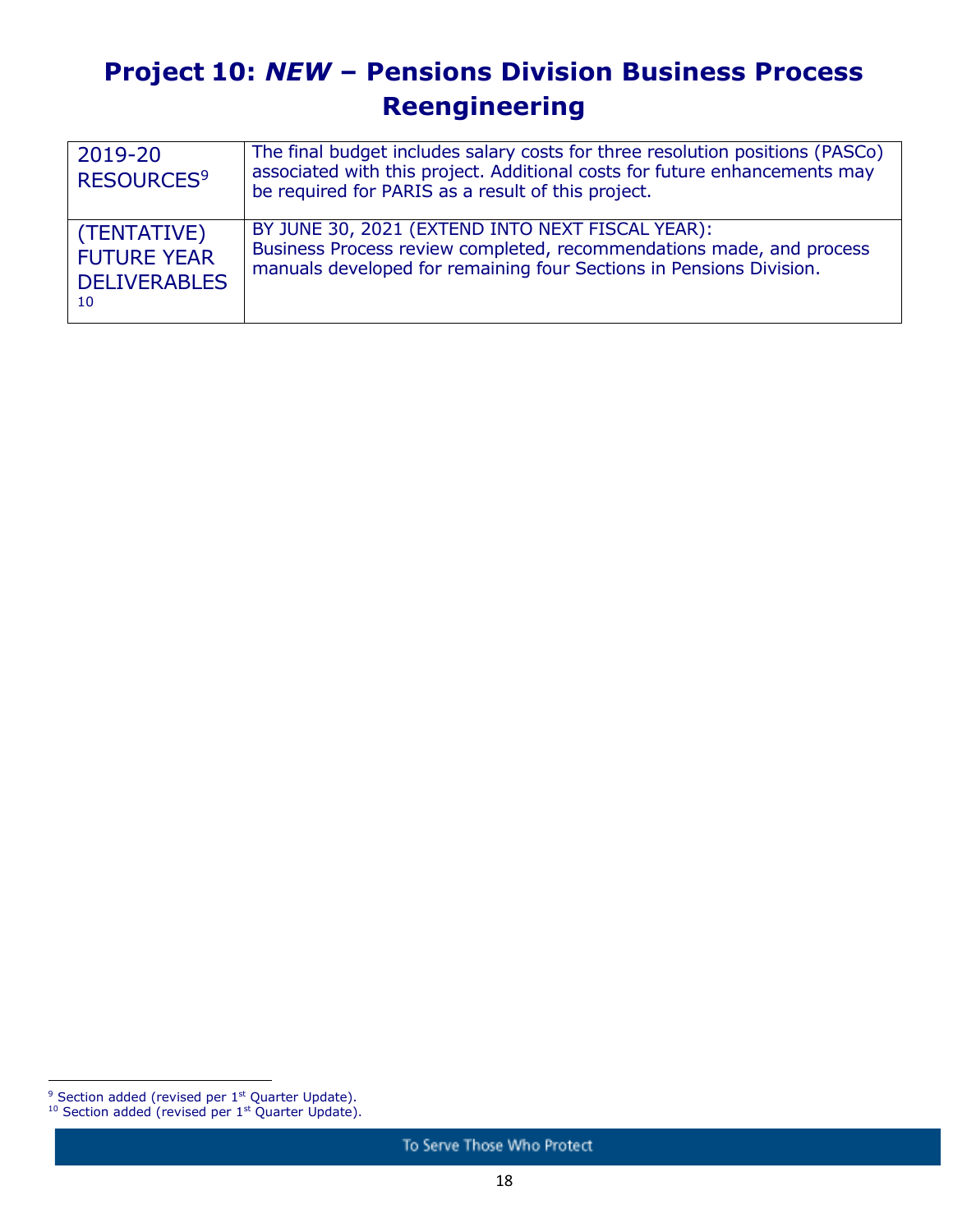### **GOAL 5 - Build and Support a Talented Workforce**

### **Project 11:** *NEW* **- Investment Staff Duties Rotation and Development of Junior Staff**

Duration: 2019-20 Project Lead: Tom Lopez, Chief Investment Officer, Investments Division Project Participants: Investments Division Staff Stakeholders: Board Members and LAFPP Members

| <b>PROJECT</b><br><b>OBJECTIVE</b> | To continue the development of junior and senior staff through rotation of<br>duties, cross-training and educational opportunities.                                                                                                                                                                                                                                |
|------------------------------------|--------------------------------------------------------------------------------------------------------------------------------------------------------------------------------------------------------------------------------------------------------------------------------------------------------------------------------------------------------------------|
| <b>PROJECT</b><br><b>HISTORY</b>   | The size and complexity of the Fund's investment portfolio have grown<br>significantly over the last decade. With junior Staff coming into the Investment<br>Division, succession planning and cross-training are important. By changing the<br>Investment Division structure both junior and senior Staff will gain more<br>exposure to additional asset classes. |
| 2019-20<br><b>DELIVERABLES</b>     | Change reporting structure of junior staff and asset class coverage of senior<br><b>Investments Staff.</b>                                                                                                                                                                                                                                                         |
| 2019-20<br><b>MILESTONES</b>       | BY SEPTEMBER 30, 2019:<br>Begin the rotation of senior Staff asset classes and new reporting structure of<br>junior Staff.                                                                                                                                                                                                                                         |
|                                    | BY DECEMBER 31, 2019:<br>Continue cross-training through conferences, seminars and staff cross<br>collaboration.                                                                                                                                                                                                                                                   |
|                                    | BY MARCH 31, 2020:<br>Internal staff review to revise responsibilities to match section needs.                                                                                                                                                                                                                                                                     |
|                                    | BY JUNE 30, 2020:<br>Final implementation of staff rotation.                                                                                                                                                                                                                                                                                                       |
| 2019-20<br><b>RESOURCES</b>        | There are no additional staffing costs associated with this project.                                                                                                                                                                                                                                                                                               |